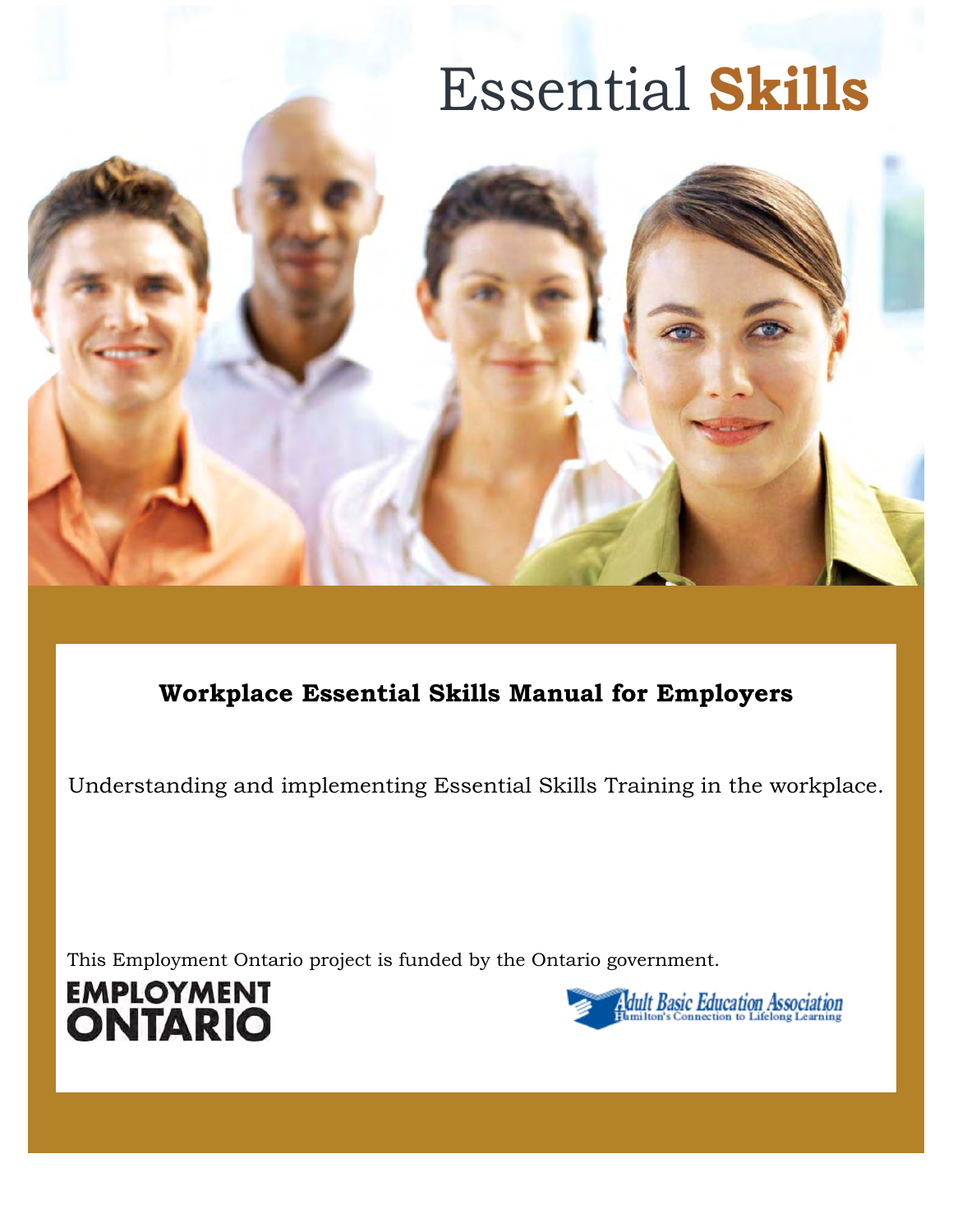# **Table of Contents**

| <b>What are Essential Skills?</b><br><b>Workplace Skills Reality Sampler</b> | 3<br>$\overline{4}$ |
|------------------------------------------------------------------------------|---------------------|
| <b>The Business Case</b>                                                     | 5                   |
| <b>Dispelling the Myths</b>                                                  | 6                   |
| <b>Linking Essential Skills to Your HR Practice</b>                          | 9                   |
| <b>Job Descriptions</b>                                                      | 9                   |
| Recruitment & Hiring                                                         | 10                  |
| Compensation                                                                 | 11                  |
| Performance Management, Training and Career Development                      | 11                  |
| <b>Labour Relations</b>                                                      | 11                  |
| <b>Workplace Essential Skills Survey</b>                                     | 12                  |
| <b>Workplace Survey</b>                                                      | 12                  |
| <b>How Does the Learning Network Work for You?</b>                           | 18                  |
| Advantages of the Learning Network                                           | 18                  |
| <b>Getting started</b>                                                       | 19                  |
| Step 1: Assess your Organizational Essential Skills Needs                    | 19                  |
| Step 2: Identify Skills Gaps                                                 | 19                  |
| Step 3: Implement a Plan of Action                                           | 20                  |
| Step 4: Track Results (Individual/Organizational)                            | 21                  |
| Return on Investment (ROI) Worksheet                                         | 21                  |
| Step 5: Evaluate and Follow-up                                               | 23                  |
| <b>Toolbox</b>                                                               | 24                  |
| A. Essential Skills in the Workplace                                         | 24                  |
| <b>B.</b> Human Resources for Employers                                      | 25                  |
| C. Literacy                                                                  | 27                  |
| D. Case Studies                                                              | 27                  |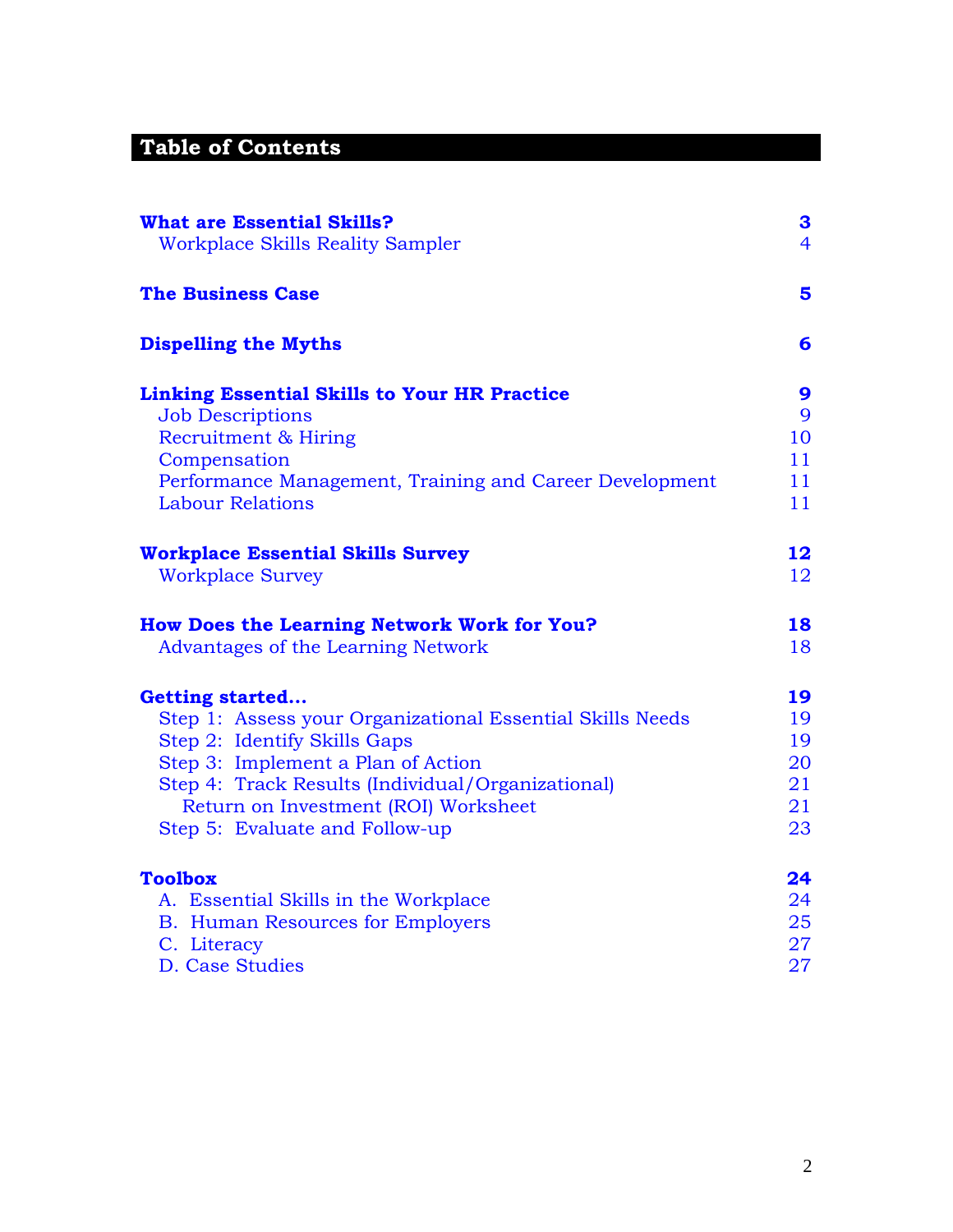#### <span id="page-2-0"></span>**What are Essential Skills?**

Essential Skills are the fundamental skills that make it possible to learn all others. These skills help people participate fully in the workplace and in the community. They include

| Reading Text | $\bullet$ Writing                                      | • Thinking Skills             |
|--------------|--------------------------------------------------------|-------------------------------|
|              | • Document Use   • Oral Communication   • Computer Use |                               |
| Numeracy     | Working with Others                                    | $\bullet$ Continuous Learning |

**Reading**: understanding materials written in sentences or paragraphs.

**Document Use**: using and understanding labels, graphs, signs and other materials.

**Numeracy**: using and understanding numbers.

**Writing**: writing text or typing on a computer.

**Oral Communication**: using speech to share thoughts and information.

**Working with Others**: interacting with others to complete tasks.

**Thinking**: reviewing information to make decisions.

**Computer Use**: using computers and other technical tools.

**Continuous Learning**: participating in an ongoing process of gaining skills and knowledge.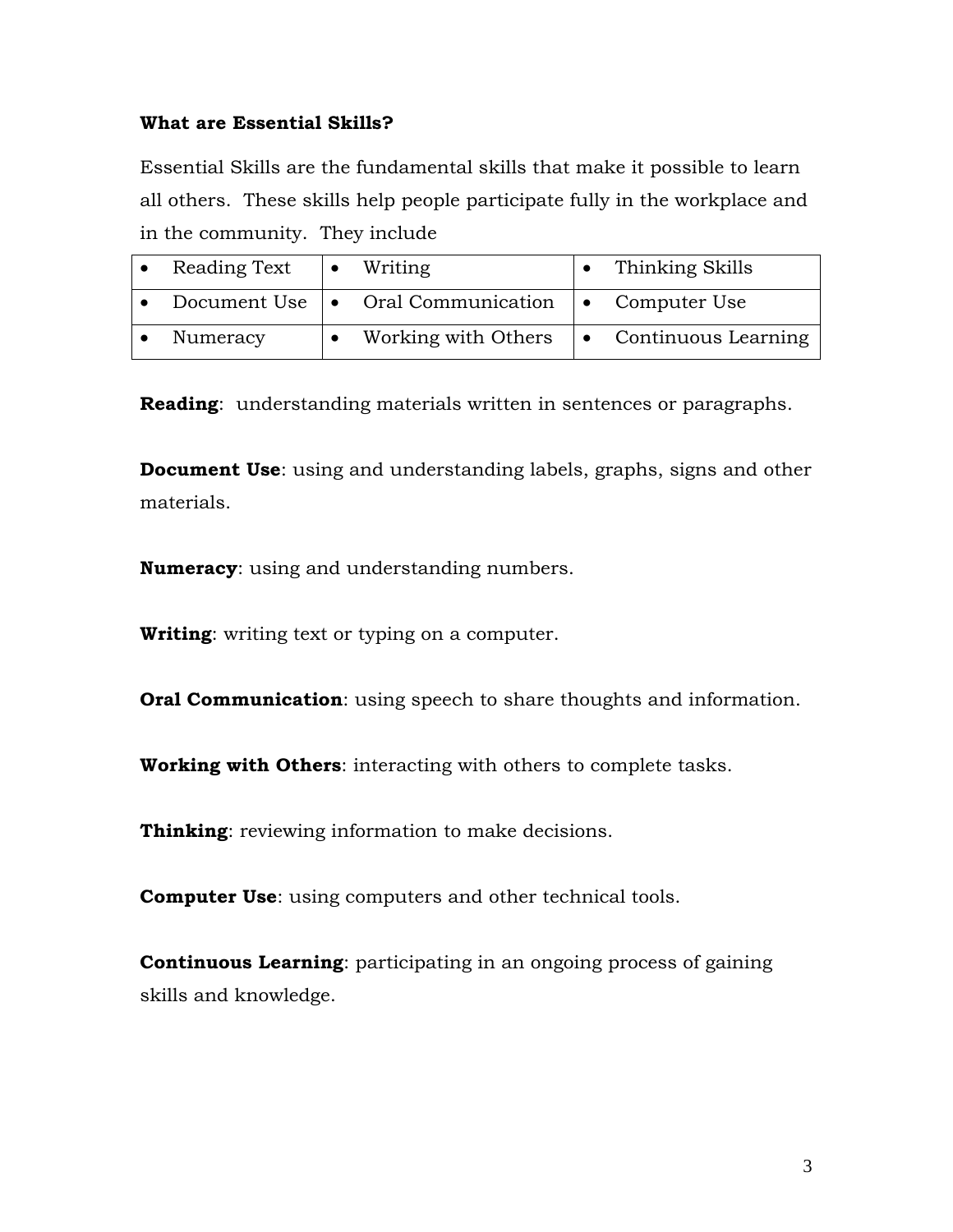# <span id="page-3-0"></span>**Workplace Skills Reality Sampler**

The following chart provides examples of how Essential Skills are used in the workplace.

| <b>Essential Skill</b> | Application                                                                                                                                     |
|------------------------|-------------------------------------------------------------------------------------------------------------------------------------------------|
| Reading Text           | Reading Health and Safety manuals. Reading the<br>fire alarm procedures or standard operating<br>procedures.                                    |
| Document Use           | Reading blueprints or schematics.                                                                                                               |
| Numeracy               | Handling cash, calculating measurements and<br>analyzing financial statements.                                                                  |
| Writing                | Accurately completing forms and composing and<br>responding to email messages.                                                                  |
| Oral<br>Communications | Asking for clarification from a manager regarding a<br>work order. Expressing ones views and opinions in<br>a meeting.                          |
| Working with<br>Others | Working collectively with members of a team in<br>order to finish a project.                                                                    |
| Thinking Skills        | Solving problems, making decisions, and planning<br>and organizing tasks. Taking the initiative to make<br>suggestions for process improvement. |
| Computer Use           | Using computers to meet business needs such as<br>using email and software to prepare reports and<br>presentations.                             |
| Continuous<br>Learning | Quickly adapting to the changing nature of the<br>workplace that can occur with new technology,<br>processes and restructuring.                 |

Adapted from Essential Skills: Linking Employee Skills to Your Bottom Line. Hamilton Training Advisory Board, March 2008.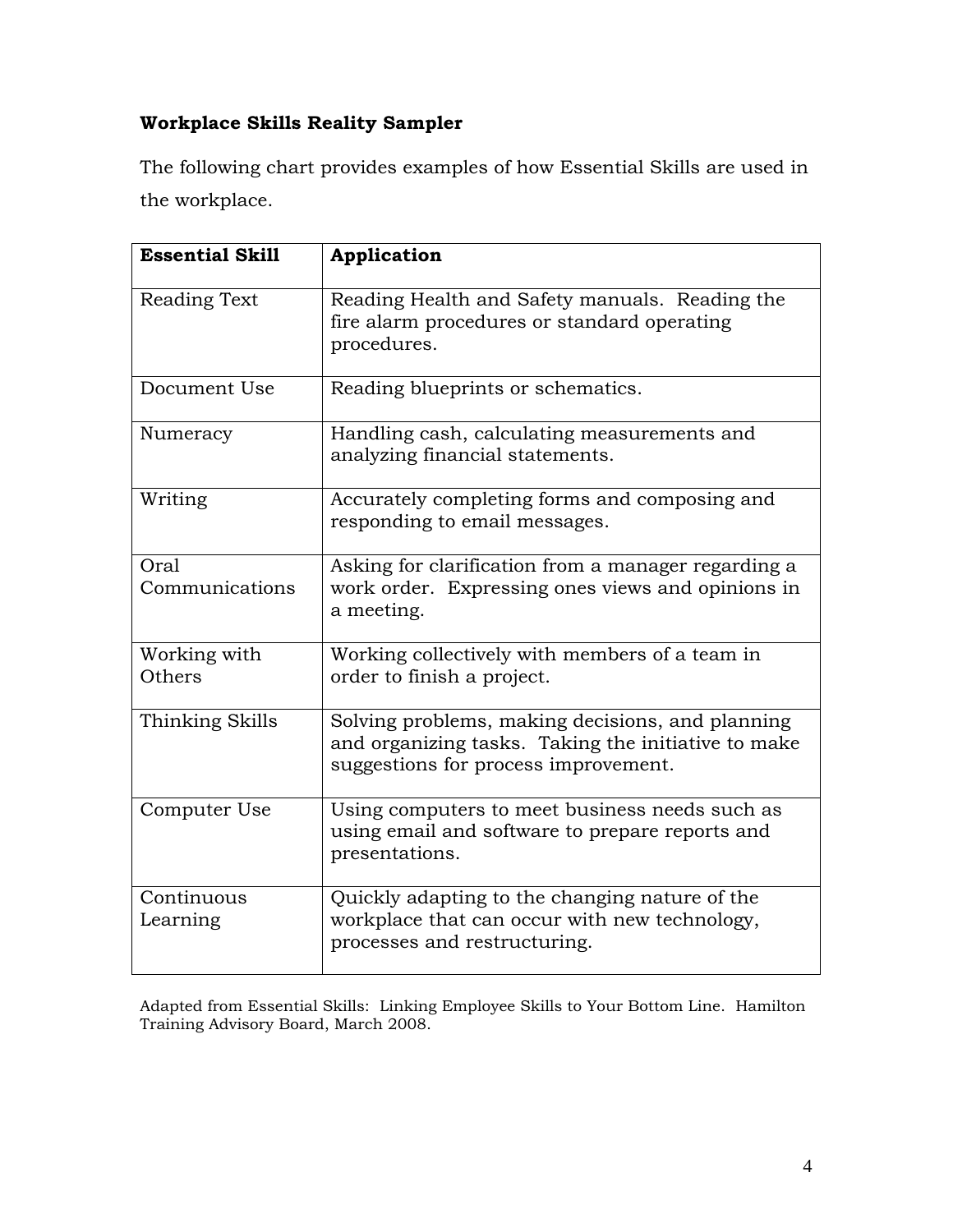# <span id="page-4-0"></span>**The Business Case**

The Canadian Council on Learning reveals that there is a low level of investment in Essential Skills development in Canada.

In spite of the fact that 4 out of 10 working Canadians do not have the literacy skills to participate in the knowledge economy, investments in Essential Skills training accounts for only 2.2% of all training costs.

*(Connecting the Dots…Linking Training Investment to Business Outcomes and the Economy. Canadian Council on Learning, April 2007.)* 

There is generalized concern that Canadian industry on the whole is not making the investments in training it needs to in order to meet the challenges of intense competition, rapid innovation, and economic restructuring.

> *Developing Skills in the Canadian Workplace Canadian Policy Research Network*

Investing in Essential Skills in your business can result in:

| higher productivity | $\bullet$ | greater employee retention          |
|---------------------|-----------|-------------------------------------|
| reduced error rates |           | enhanced communication and teamwork |
| improved safety     |           | improved employee morale            |
| reduced absenteeism | $\bullet$ | enhanced corporate image            |

A survey compiled by The Conference Board of Canada supports these benefits along with a number of positive outcomes that include effective HR processes, such as creating job descriptions, and identifying training needs and plans.

# **Essential Skills – Skills that work for your Business**.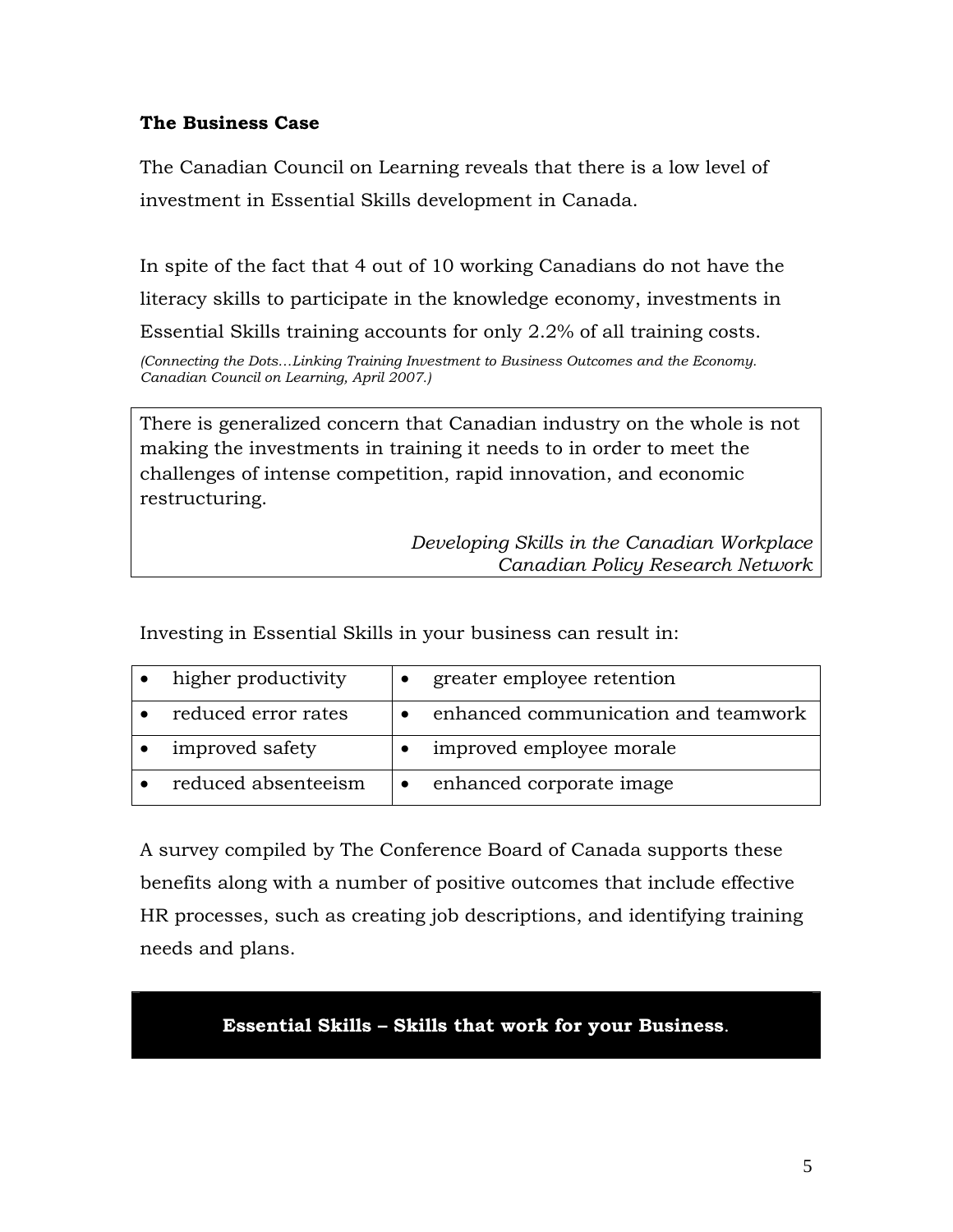#### <span id="page-5-0"></span>**Dispelling the Myths**

Most people underestimate the importance of Essential Skills and feel that these skills are targeted at low skilled positions.

Human Resources and Social Development Canada have countered the 10 most common myths people have about Essential Skills. Adapted from http://srv108.services.gc.ca/english/general/Myths\_e.shtml

#### **1. You either have an Essential Skill or you don't.**

There are varying levels of complexity for each Essential Skill, ranging from level one (lowest) to level five (highest).

# **2. Essential Skills aren't necessary if their employees are already functioning well in their jobs.**

Research shows that the Canadian labour market is ill-equipped to compete in the global knowledge economy which requires lifelong learning. Employers need to keep pace with change in order to remain competitive. Employees who have the Essential Skills necessary to learn new skills will help employers move forward.

# **3. If there's a problem with basic skills in Canada, it's because of our high level of immigration.**

In 2001, approximately 55% of the total number of immigrants who came to Canada were classified as skilled workers. They are a vital contributor to the Canadian economy, and it is forecasted that by 2011 immigration will be our only source of net labour force growth.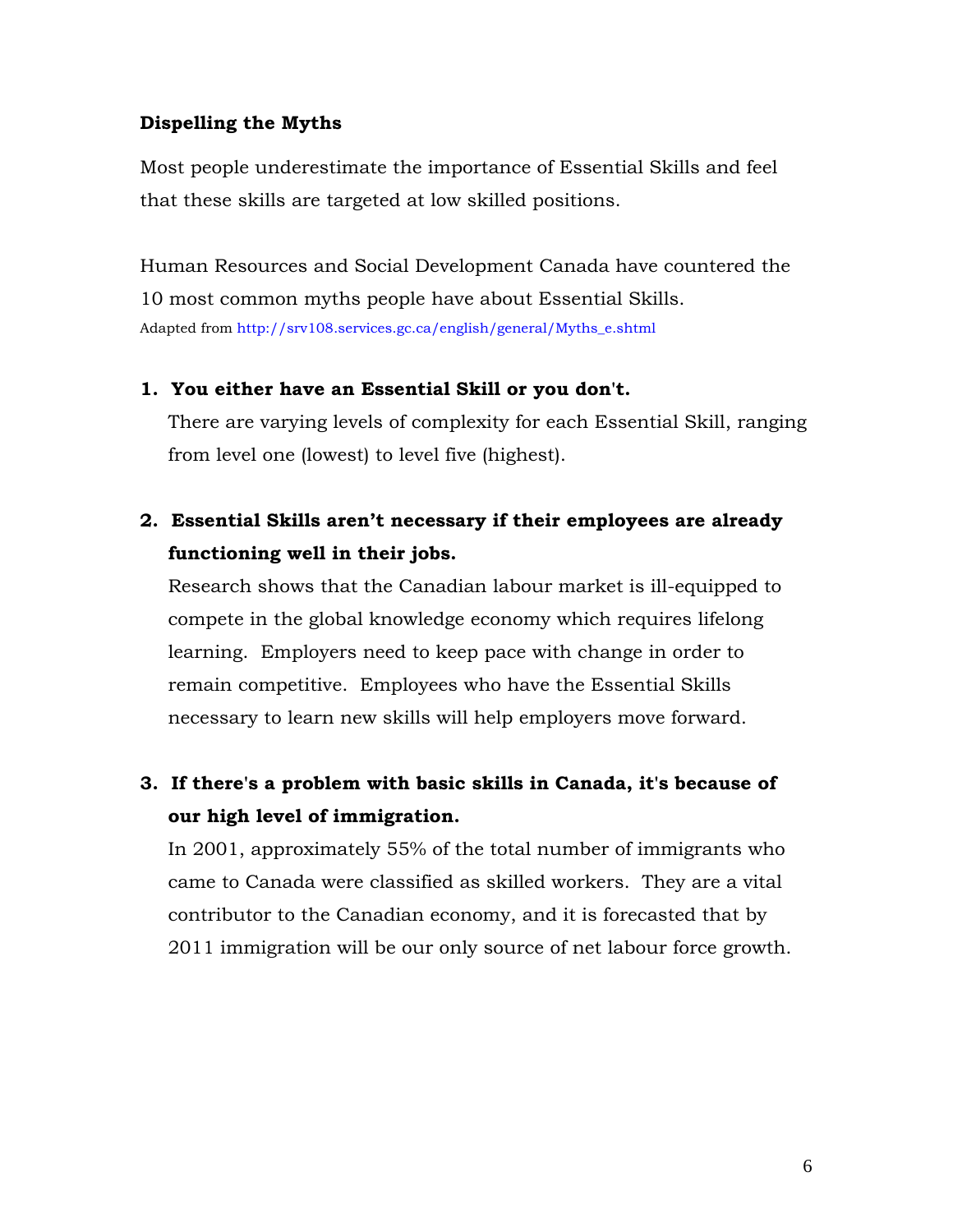# **4. If you can hide it, a lack of Essential Skills will not affect your life.**

Essential Skills are used in almost all aspects of daily life (i.e., counting change for bus fare, or reading a prescription). It is very difficult to hide a lack of Essential Skills.

# **5. It is a better investment to train the best and forget the rest.**

Ensuring that all employees have the necessary workplace skills is a good investment for an employer. It makes good business sense as a well trained labour force will improve productivity, and be better equipped to capitalize on business opportunities.

#### **6. Employers don't have to worry if they hire graduates only.**

Though formal education is beneficial, many graduates lack the essential skills and management skills that most employers seek. Graduates may have under-developed communication and team work skills.

# **7. There are only and will only ever be nine Essential Skills.**

More may be added as research continues by Human Resources and Skills Development Canada.

# **8. Essential Skills research is done only on low-skill level occupations.**

There is ongoing research being carried out to create Skills Profiles of senior level and high skilled positions.

#### **9. Essential Skills are the same as employability skills.**

Though similar, they are not the same. Essential Skills include complexity levels and occupational profiles, while employability skills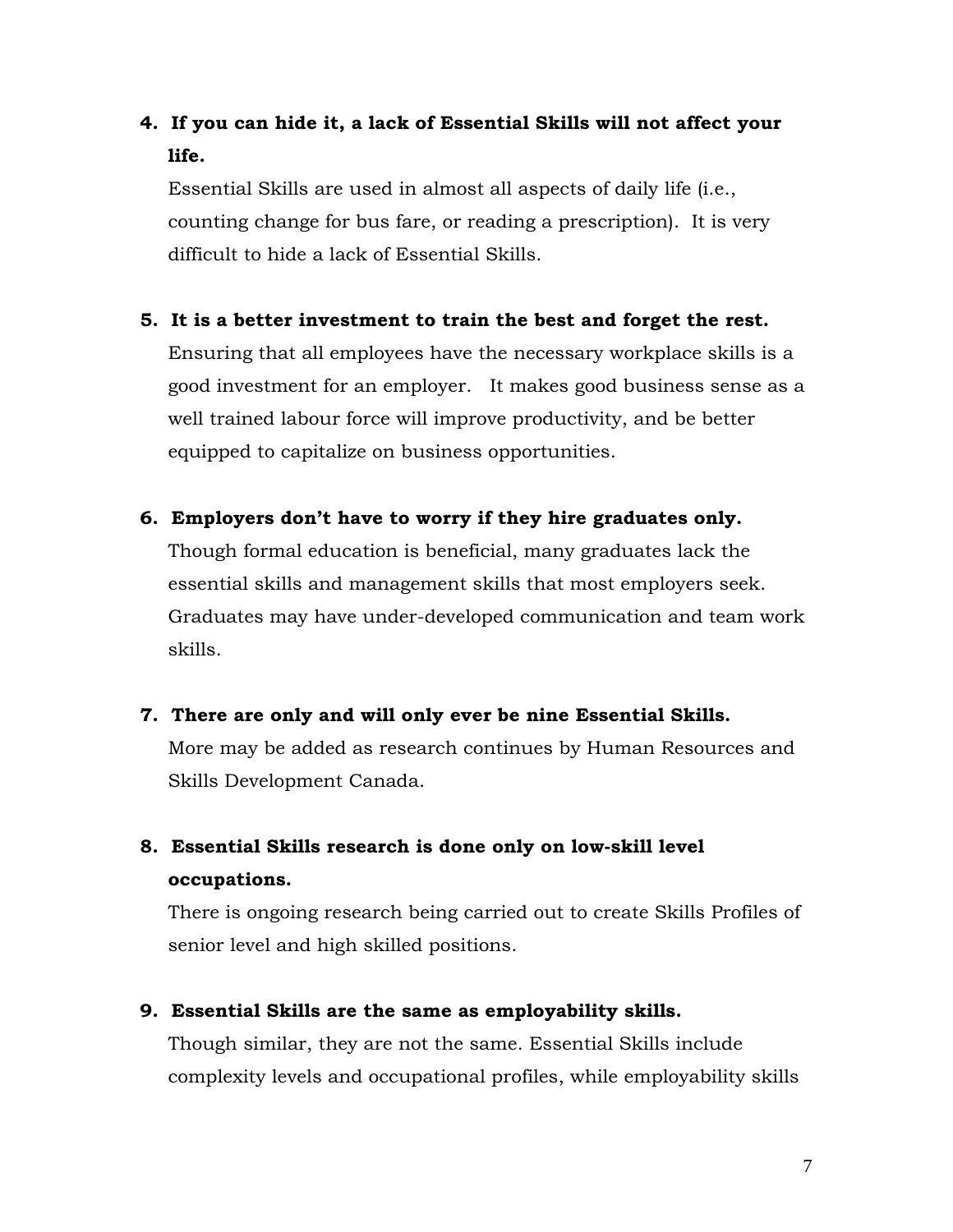include other factors, such as attitudes and behaviours, which are equally as important.

# **10. Employers shouldn't have to train employees. This is the responsibility of schools.**

As the economy continues to change, employees must learn to adapt and have the skills that are needed to be productive in this economy. Learning is a life long process.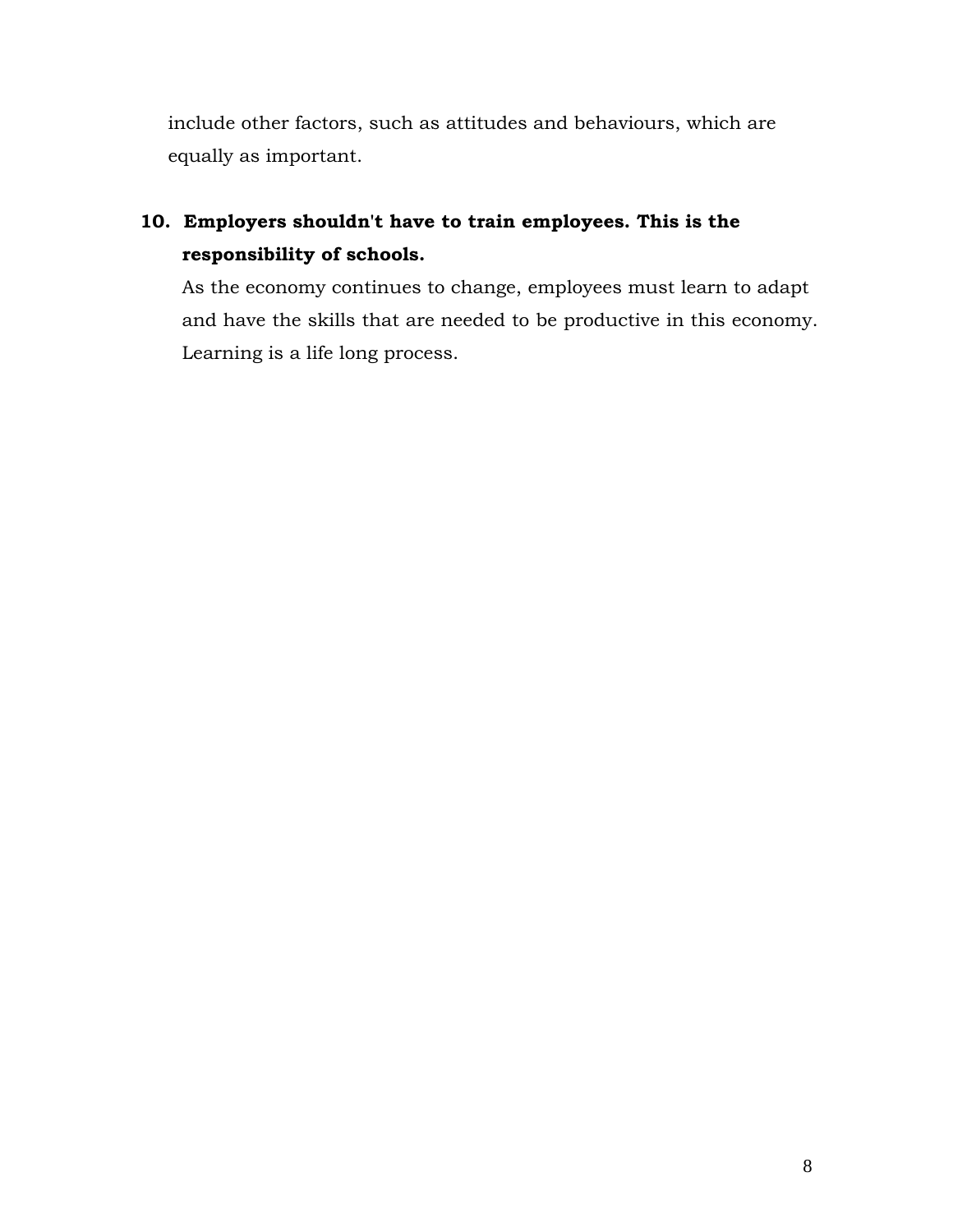# <span id="page-8-0"></span>**Linking Essential Skills to Your HR Practice**

Understanding Essential Skills in the Workplace can help you standardize your HR practices.



## **Job Descriptions**

Detailed job descriptions are a good business investment because it is the foundation of best practices in Human Resources. They explain

- key responsibilities of the position
- appropriate reporting relationships
- daily work environments

The first step in writing or rewriting job descriptions is job analysis. One step in the job analysis process is to identify key Essential Skills or competencies that are required to do the job.

Human Resources and Social Development Canada have compiled a list of Essential Skills Profiles that describe how each of the nine Essential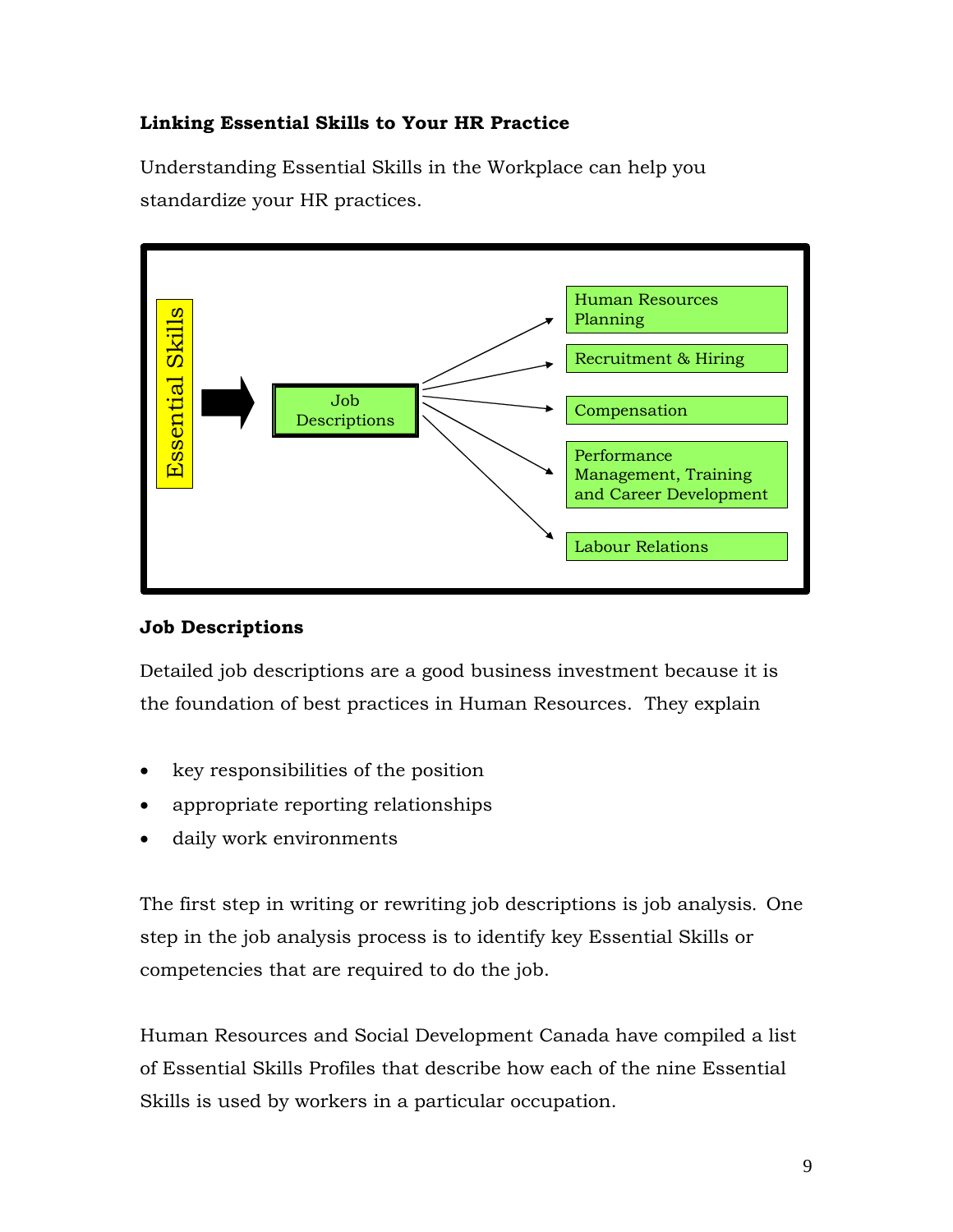<span id="page-9-0"></span>To date approximately 250 Essential Skills Profiles have been developed for various occupations of the National Occupational Classification. These profiles are a useful tool in performance management and training and are found at

[www10.hrsdc.gc.ca/es/english/ES\\_Profiles.aspx](http://www10.hrsdc.gc.ca/es/english/ES_Profiles.aspx) 

Essential skills are used in nearly every occupation and throughout daily life in different ways and at different levels of complexity. These levels of complexity are explained in greater detail at

www.hrsdc.gc.ca/eng/workplaceskills/essential\_skills/general/complexity.shtml

More information on writing job descriptions can be found at www.hrmanagement.gc.ca/gol/hrmanagement/site.nsf/eng/index.html

Well constructed job descriptions can help you in other HR activities such as

- Recruitment & Hiring
- Compensation
- Performance Management, Training and Career Development
- Labour Relations

#### **Recruitment & Hiring**

Thorough and accurate job descriptions provide the basis of job advertisements, postings, and a guide to inclusive hiring decisions. They also form the basis of verbal or written employment contracts when you make offers of employment.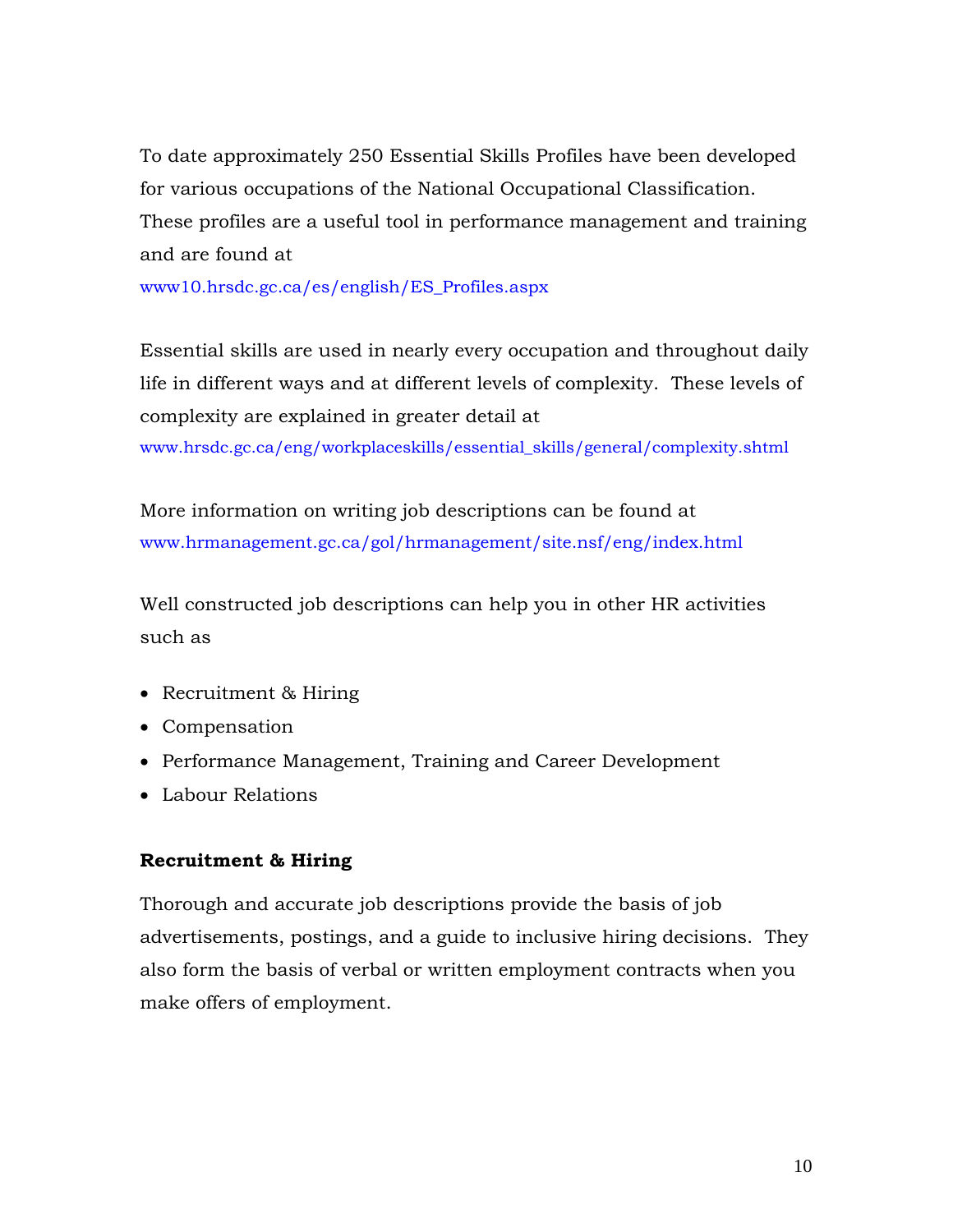#### <span id="page-10-0"></span>**Compensation**

Accurate job descriptions allow you to assess the value of the jobs in your organization so that you can design a fair and equitable compensation and reward system based on objective issues such as job duties, employment requirements and working conditions.

# **Performance Management, Training and Career Development**

Accurate job descriptions provide the basis for communicating expectations to employees, and measuring how well employees meet or exceed expectations. They also provide information on who requires training or career development.

# **Labour Relations**

Accurate job descriptions provide an objective basis for discussion and fair practice in communications, negotiations, collective bargaining and contract administration when your employees are represented by a union.

# **Additional Helpful Link – The Hiring Checklist**

The Hiring Checklist will allow you to determine if the skills a candidate demonstrates match the skills required for the position. Completing this checklist will also allow you to compare applicants who have interviewed for the same position. The hiring checklist can be found at www.hrsdc.gc.ca/eng/workplaceskills/essential\_skills/hiring\_checklist.shtml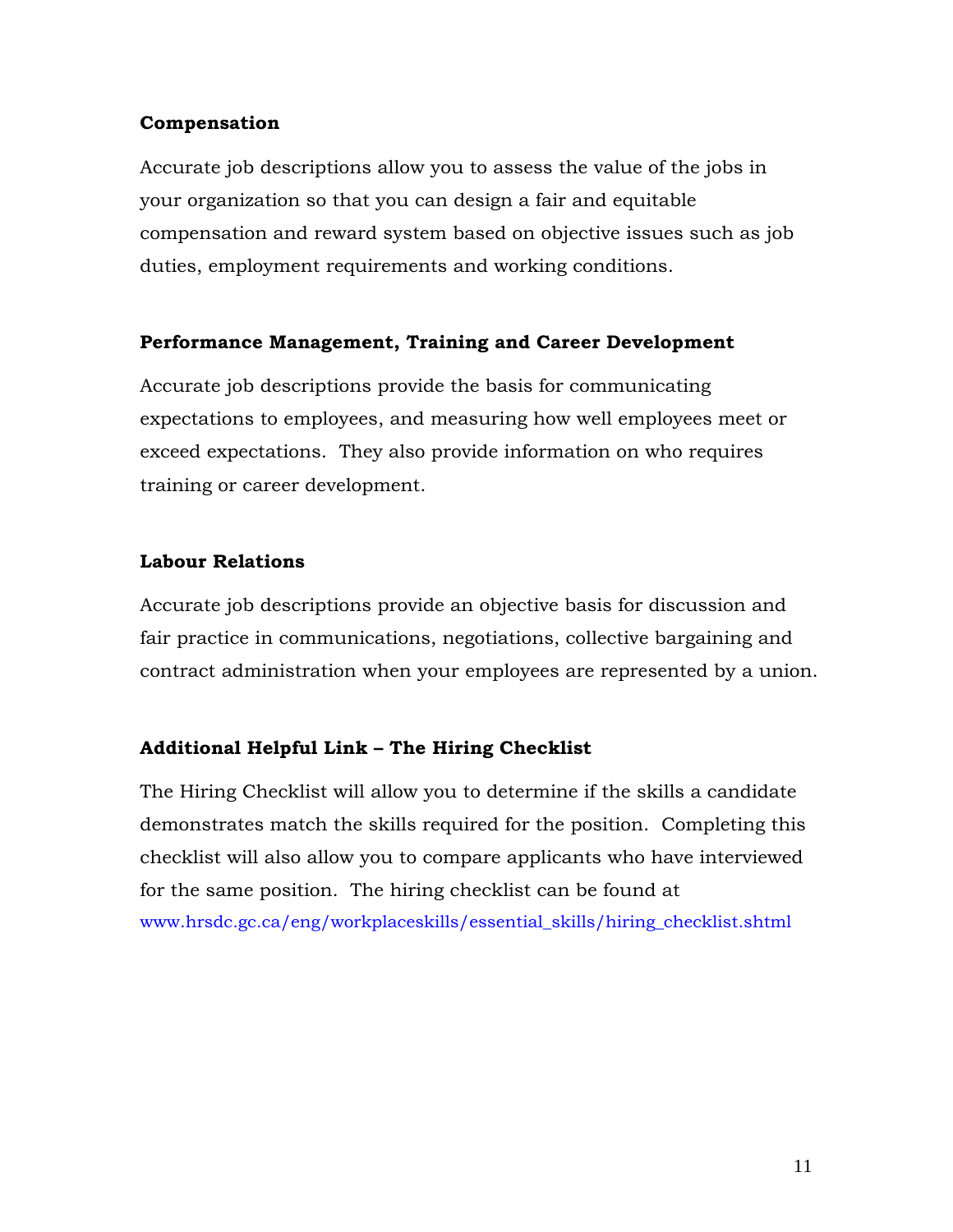# <span id="page-11-0"></span>**Workplace Essential Skills Survey**

Before you embark on an Essential Skills Program in your workplace, it is a good idea to diagnose the "health" of your organization in regards to its Essential Skills level by using the Workplace Survey below.

Once you have completed the survey, contact a Learning Network to perform an in depth organizational needs assessment. The network can either perform the needs assessment or hire someone to provide the service. To learn how a Learning Network can work for you, refer to How Does the Learning Network Work for You on page 18.

# **Workplace Survey**

Human Resources and Social Development Canada has developed a Workplace Survey that will allow you to identify potential Essential Skills issues or areas of strength in your workplace.

It also provides you with a rating system that will help you determine whether or not you need an Essential Skills Program in your workplace.

| Test                              | Strongly | Disagree | Agree | Strongly |
|-----------------------------------|----------|----------|-------|----------|
|                                   | Disagree |          |       | Agree    |
| Employees are comfortable dealing |          |          |       |          |
| with written materials.           |          | 2        | 3     | 4        |
| Employees can read and            |          | 2        | 3     | 4        |
| understand emails and/or memos.   |          |          |       |          |
| Employees are comfortable.        |          | 2        | 3     |          |
| receiving written instructions.   |          |          |       |          |
| Employees make few or no          |          |          |       |          |
| mistakes when following written   |          | 2        | 3     | 4        |
| instructions.                     |          |          |       |          |
| Employees can read and            |          | 2        | 3     |          |
| understand safety directions      |          |          |       |          |

#### A. Reading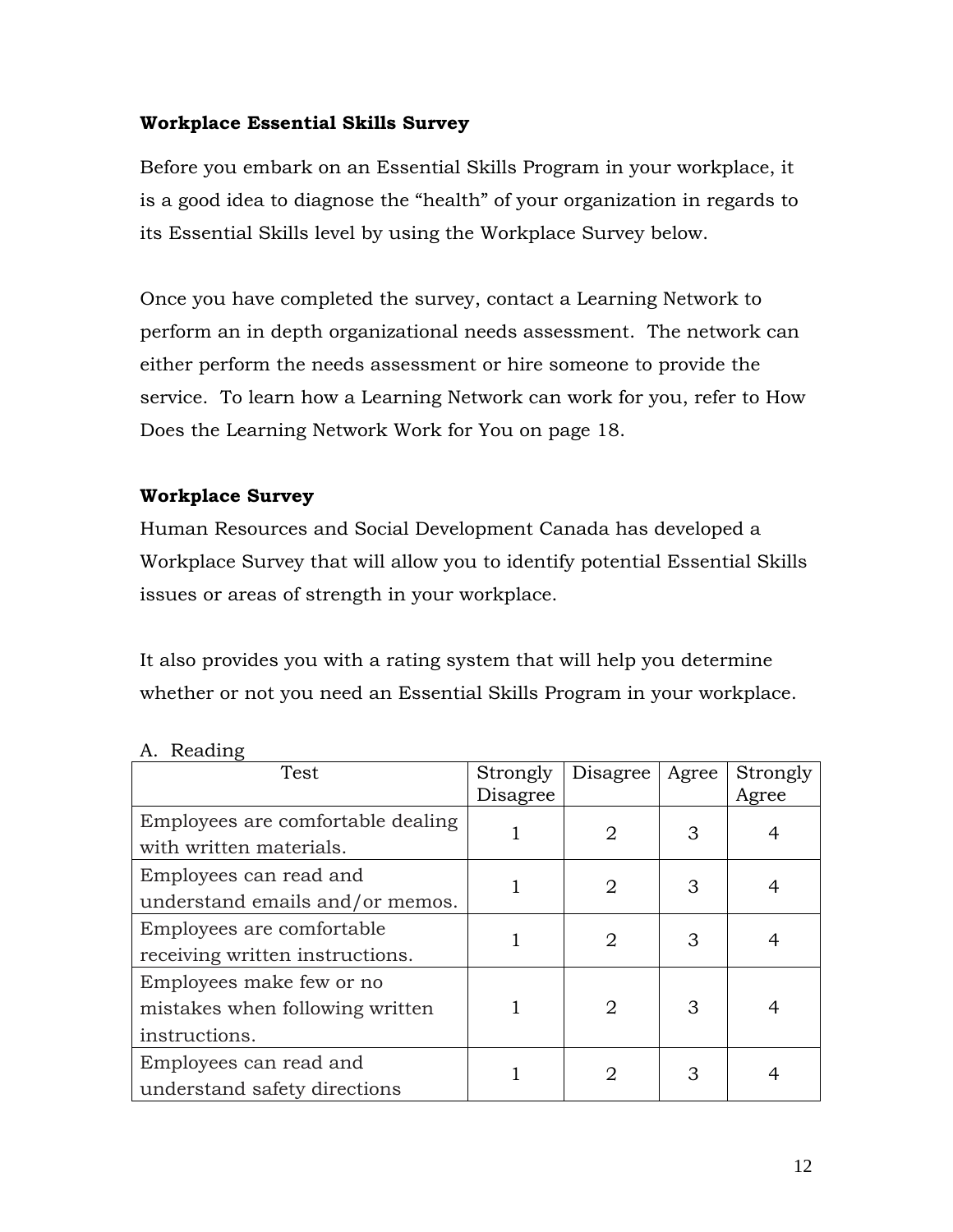| in manuals and/or signs posted<br>around the workplace. |  |  |
|---------------------------------------------------------|--|--|
| <b>Subtotal</b>                                         |  |  |

## B. Document Use

| Test                                                                            | Strongly<br>Disagree | Disagree       | Agree | Strongly<br>Agree |
|---------------------------------------------------------------------------------|----------------------|----------------|-------|-------------------|
| Employees are comfortable using<br>workplace documents.                         |                      | $\overline{2}$ | 3     | 4                 |
| Employees can use and<br>understand charts and graphs.                          |                      | $\overline{2}$ | 3     | 4                 |
| Employees understand timesheets<br>and pay stubs.                               |                      | $\overline{2}$ | 3     | 4                 |
| Employees make few or no<br>mistakes when entering<br>information in documents. |                      | 2              | 3     | 4                 |
| Employees understand gauges,<br>clocks, manuals, blueprints or<br>schedules.    |                      | 2              | 3     | 4                 |
| <b>Subtotal</b>                                                                 |                      |                |       |                   |

# C. Writing

| Test                                | Strongly | Disagree       | Agree | Strongly |
|-------------------------------------|----------|----------------|-------|----------|
|                                     | Disagree |                |       | Agree    |
| Employees can request               |          | $\overline{2}$ | 3     | 4        |
| information or services in writing. |          |                |       |          |
| Employees are comfortable writing   |          |                |       |          |
| production reports or other         |          | $\overline{2}$ | 3     | 4        |
| reports necessary for the job.      |          |                |       |          |
| Employees communicate               |          |                |       |          |
| effectively through written         |          | 2              | 3     | 4        |
| materials when appropriate.         |          |                |       |          |
| Employees make few or no            |          |                |       |          |
| grammar and spelling mistakes       |          | 2              | 3     | 4        |
| when preparing written material.    |          |                |       |          |
| Employees use appropriate           |          |                |       |          |
| sentence structure, punctuation,    |          | 2              | 3     | 4        |
| wording and tone when preparing     |          |                |       |          |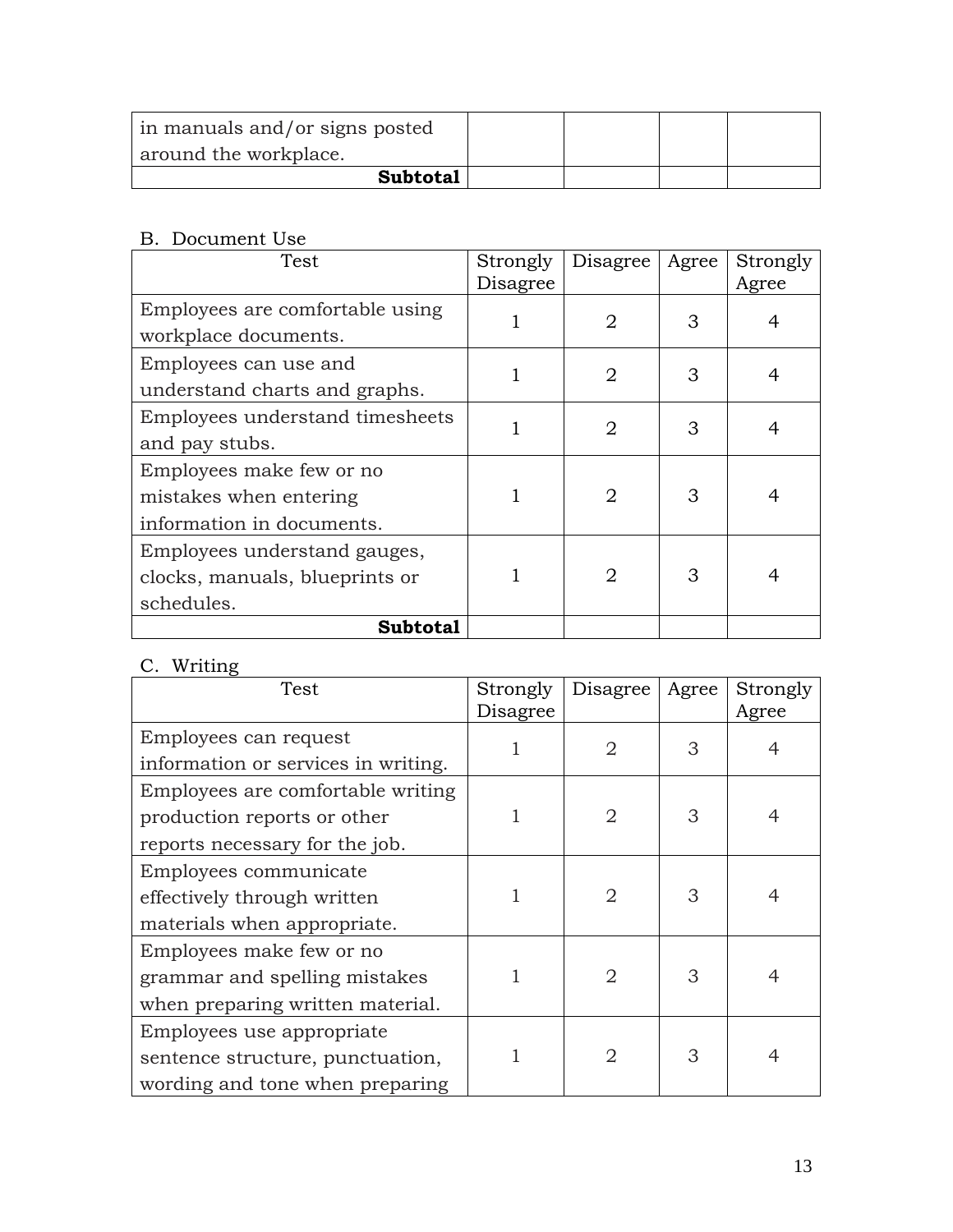| written material. |  |  |
|-------------------|--|--|
| <b>Subtotal</b>   |  |  |

D. Numeracy

| Test                             | Strongly<br>Disagree | Disagree       | Agree | Strongly<br>Agree |
|----------------------------------|----------------------|----------------|-------|-------------------|
| Employees can complete           |                      |                |       |                   |
| numerical tasks such as          |                      |                |       |                   |
| calculations, measurements and   | 1                    | 2              | 3     | 4                 |
| estimations.                     |                      |                |       |                   |
| Employees make few or no         |                      |                |       |                   |
| mistakes when doing financial    |                      |                |       |                   |
| transactions such as handling    | 1                    | 2              | 3     | 4                 |
| cash, preparing bills or making  |                      |                |       |                   |
| payments.                        |                      |                |       |                   |
| Employees can take               |                      |                |       |                   |
| measurements and record the      | 1                    | $\overline{2}$ | 3     | 4                 |
| results.                         |                      |                |       |                   |
| Employees are willing to         |                      |                |       |                   |
| participate in training sessions |                      | $\overline{2}$ | 3     | 4                 |
| related to numeracy.             |                      |                |       |                   |
| Employees understand             |                      | 2              | 3     | 4                 |
| calculations on pay stubs.       |                      |                |       |                   |
| <b>Subtotal</b>                  |                      |                |       |                   |

# E. Oral Communication

| Test                                                                               | Strongly<br>Disagree | Disagree       | Agree | Strongly<br>Agree |
|------------------------------------------------------------------------------------|----------------------|----------------|-------|-------------------|
| Employees communicate<br>information or instructions clearly<br>and accurately.    |                      | $\overline{2}$ | 3     |                   |
| Employees can follow detailed oral<br>instructions or explanations.                |                      | 2              | 3     |                   |
| Employees speak professionally<br>when communicating with<br>suppliers or clients. |                      | $\overline{2}$ | 3     | 4                 |
| Employees use workplace-<br>appropriate terminology.                               |                      | 2              | 3     |                   |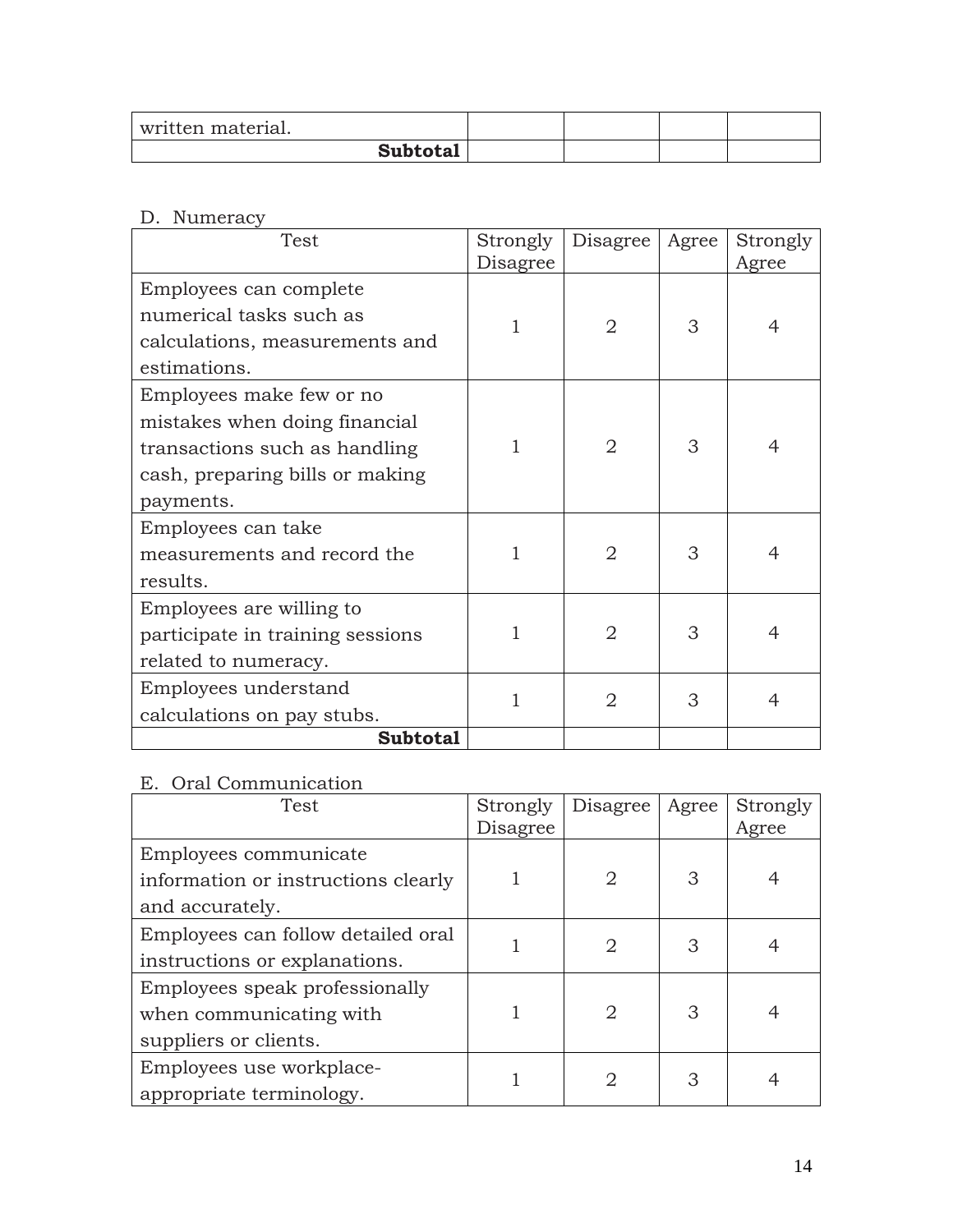| Employees participate actively in<br>staff meetings or training sessions. |  |  |
|---------------------------------------------------------------------------|--|--|
| <b>Subtotal</b>                                                           |  |  |

F. Thinking

| Test                               | Strongly<br>Disagree | Disagree       | Agree | Strongly<br>Agree |
|------------------------------------|----------------------|----------------|-------|-------------------|
| Employees can resolve common       |                      |                |       |                   |
| workplace problems when            |                      | 2              | 3     | 4                 |
| required.                          |                      |                |       |                   |
| Employees can make decisions       |                      | 2              | 3     | 4                 |
| independently.                     |                      |                |       |                   |
| Employees' planning skills lead to |                      |                |       |                   |
| quality work, accomplished         |                      | 2              | 3     | 4                 |
| deadlines or decreased costs.      |                      |                |       |                   |
| When faced with a problem,         |                      |                |       |                   |
| employees conduct research to      |                      | 2              | 3     | 4                 |
| find information or solutions.     |                      |                |       |                   |
| Employees can remember routine     |                      | $\overline{2}$ | 3     | 4                 |
| procedures to follow.              |                      |                |       |                   |
| <b>Subtotal</b>                    |                      |                |       |                   |

# G. Working with Others

| Test                             | Strongly<br>Disagree | Disagree | Agree | Strongly<br>Agree |
|----------------------------------|----------------------|----------|-------|-------------------|
| Employees coordinate work or     |                      |          | 3     | 4                 |
| share information with others.   |                      |          |       |                   |
| Employees are successful in      |                      |          |       |                   |
| accomplishing tasks that require |                      | 2        | 3     | 4                 |
| organized co-operation.          |                      |          |       |                   |
| Employees participate in group   |                      | 2        | 3     | 4                 |
| projects or team meetings.       |                      |          |       |                   |
| Employees can set aside personal |                      | 2        | 3     | 4                 |
| differences.                     |                      |          |       |                   |
| Employees display behaviour that |                      | 2        | 3     | 4                 |
| is conducive to good teamwork.   |                      |          |       |                   |
| <b>Subtotal</b>                  |                      |          |       |                   |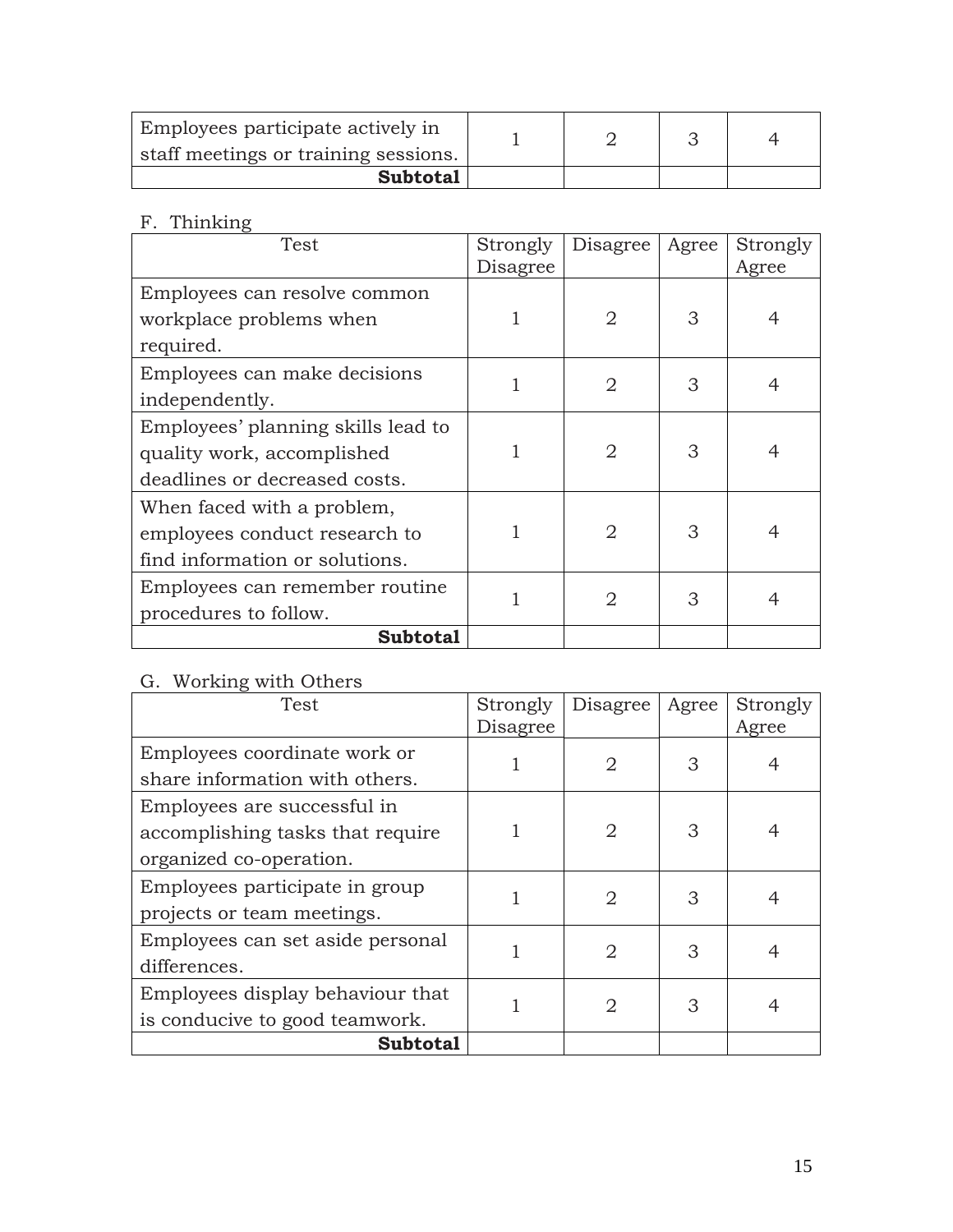# H. Computer Use

| Test                               | Strongly | Disagree       | Agree | Strongly |
|------------------------------------|----------|----------------|-------|----------|
|                                    | Disagree |                |       | Agree    |
| Employees accept changes in        |          |                |       |          |
| technology such as new computer    | 1        | $\overline{2}$ | 3     | 4        |
| software.                          |          |                |       |          |
| Employees are competent when       |          |                |       |          |
| performing computer-related        | 1        | 2              | 3     | 4        |
| tasks.                             |          |                |       |          |
| Employees take an acceptable       |          |                |       |          |
| amount of time to complete tasks   | 1        | 2              | 3     | 4        |
| using computer software.           |          |                |       |          |
| Employees are comfortable using    |          | $\overline{2}$ | 3     | 4        |
| an electronic device when          | 1        |                |       |          |
| appropriate, instead of performing |          |                |       |          |
| a task manually.                   |          |                |       |          |
| Employees are comfortable.         |          |                |       |          |
| operating computer accessories     |          | 2              | 3     | 4        |
| such as printers, fax machines     |          |                |       |          |
| and scanners.                      |          |                |       |          |
| <b>Subtotal</b>                    |          |                |       |          |

# I. Continuous Learning

| Test                                                                                                                     | Strongly<br>Disagree | Disagree       | Agree | Strongly<br>Agree |
|--------------------------------------------------------------------------------------------------------------------------|----------------------|----------------|-------|-------------------|
| Employees are willing to<br>participate in various forms<br>of training ( <i>i.e.</i> , classroom, on the<br>job, etc.). |                      | 2              | 3     | 4                 |
| Employees acquire knowledge and<br>skills by learning from co-workers.                                                   |                      | $\overline{2}$ | 3     | 4                 |
| Employees are interested in<br>developing learning plans for<br>personal or professional<br>development.                 |                      | $\overline{2}$ | 3     | $\overline{4}$    |
| Candidates for higher-level<br>positions are recruited from within<br>the organization.                                  |                      | $\overline{2}$ | 3     | 4                 |
| Employees are receptive to                                                                                               |                      | 2              | 3     | 4                 |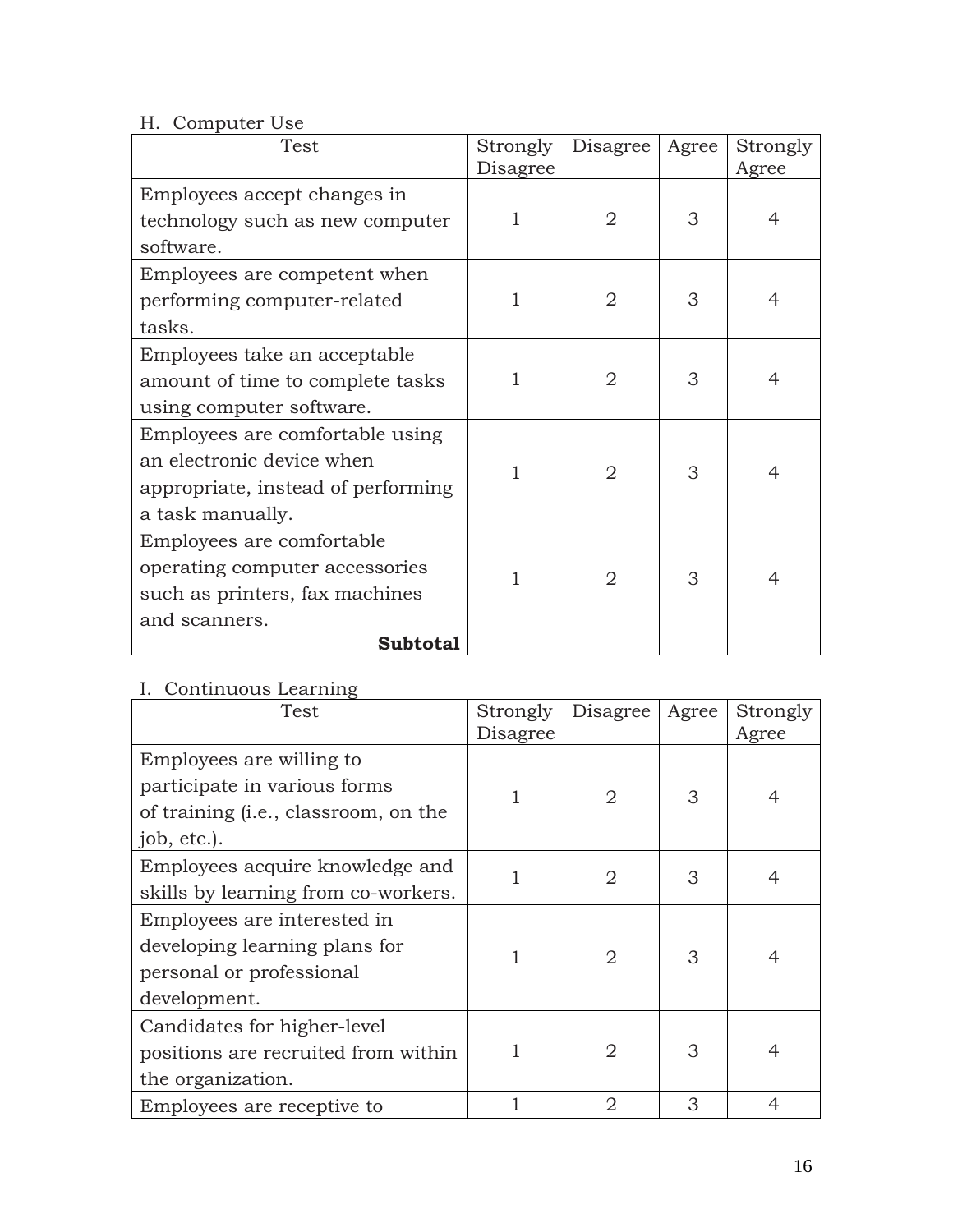| changes in the workplace. |  |  |
|---------------------------|--|--|
| Subtotal                  |  |  |

#### **RESULTS**

| <b>SECTION</b>         | <b>TOTAL</b> |
|------------------------|--------------|
| A. Reading             |              |
| B. Document Use        |              |
| C. Writing             |              |
| D. Numeracy            |              |
| E. Oral Communication  |              |
| F. Thinking            |              |
| G. Working with Others |              |
| H. Computer Use        |              |
| I. Continuous Learning |              |

# **Analysis**

If each section total is between 1 and 15, this can indicate vulnerability in the particular skill or it may be lacking in your organization which is a significant Essential Skills issue in your organization.

Go to the Getting Started chapter on page 19 for your next steps.

If each section total is between  $16 - 20$ , good job! Essential Skills are present in your organization and are effectively being used. Check out the Toolbox chapter for more information that may help you as you continue in Essential Skills training.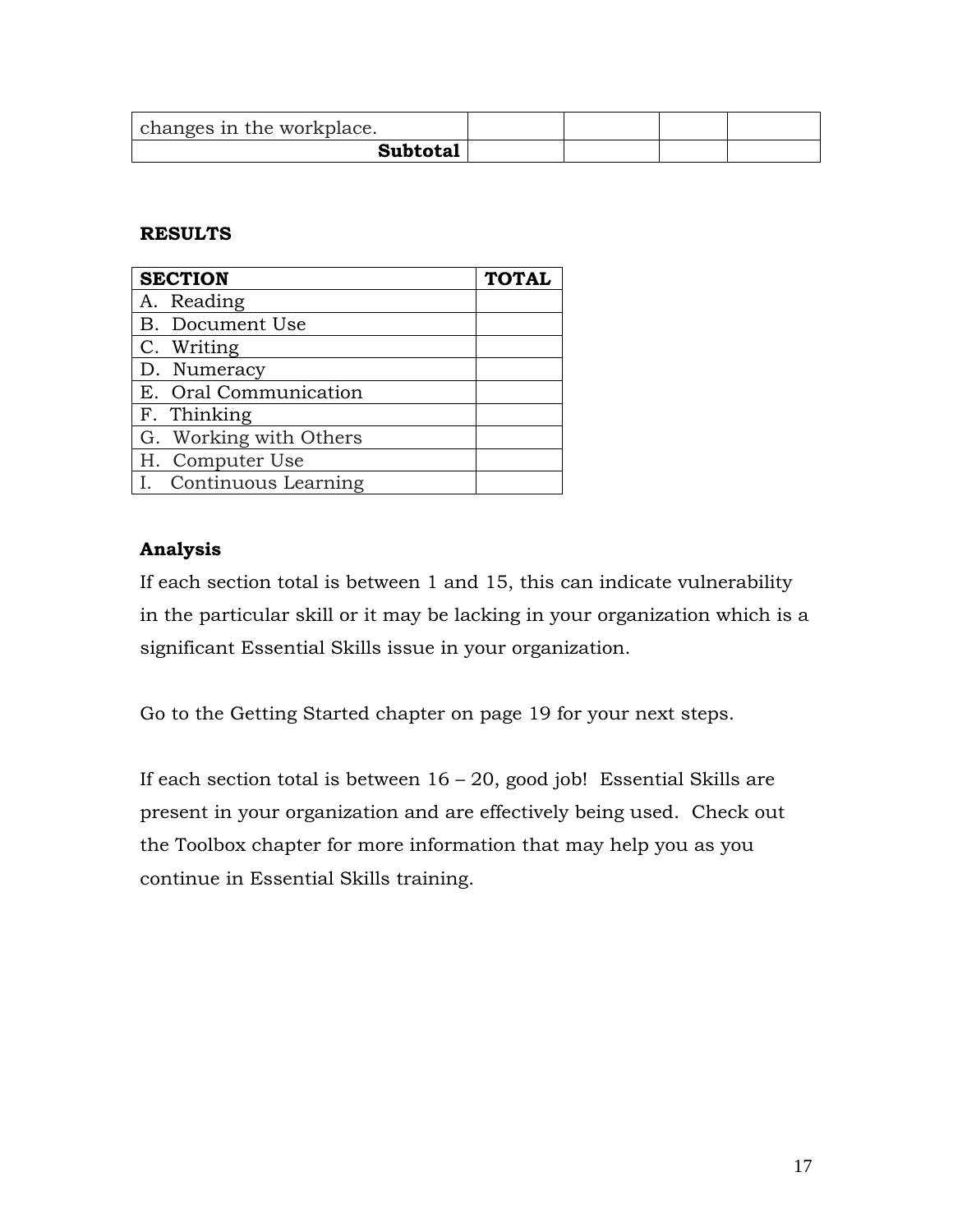# <span id="page-17-0"></span>**How Does the Learning Network Work for You?**

The Learning Network acts as a broker or intermediary between you, the employer and service providers (the ones who will deliver the training and provide instructors) to negotiate and promote Essential Skills training in your workplace. They will

- perform an in depth organizational needs assessment that can help you pinpoint your gaps and needs
- provide recommendations
- help you start the negotiation process
- work with your Essential Skills team in initiating Essential Skills training
- place a call out for service providers and third party evaluators

# **Advantages of the Learning Network**

Learning Networks can

- save you time and money by short listing service providers
- provide unbiased, impartial information
- provide guidance as you develop your Essential Skills Program

To find a Learning Network in Ontario visit www.on.literacy.ca/find\_a\_program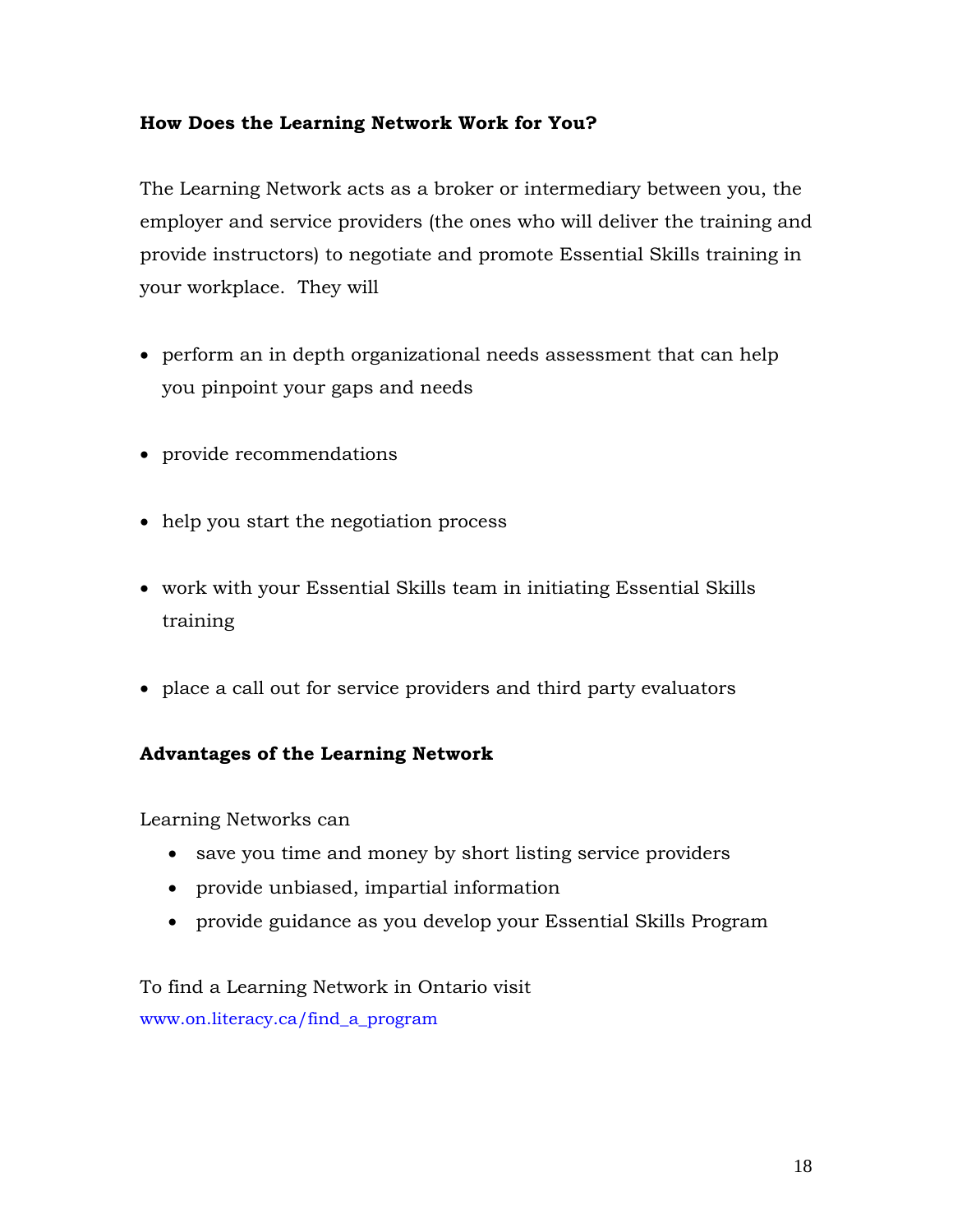#### <span id="page-18-0"></span>**GETTING STARTED...**

5 Steps to implement an Essential Skills program in your workplace

## **Step 1: Assess your Organizational Essential Skills Needs**

- i. Make a list of the current jobs within your workplace. What future jobs will be needed?
- ii. Determine the tasks that are required by your employees for them to effectively perform their jobs
- iii. Ask your employees what they feel are the skills needed for specific jobs within their area of responsibility
- iv. Match your job descriptions and task requirements to the Essential Skills Profiles. This exercise will help you see if your workforce is in line with national standards.

# **Step 2: Identify Skills Gaps**

Questions that you can ask to see if there are gaps in the skill level of your employees

Skills Gap Checklist

| Question                                                                  | Answer / Action |
|---------------------------------------------------------------------------|-----------------|
| Do my employees have the Essential Skills to do their<br>jobs adequately? |                 |
| Are they able to learn new tasks?                                         |                 |
| Where are the productivity issues?                                        |                 |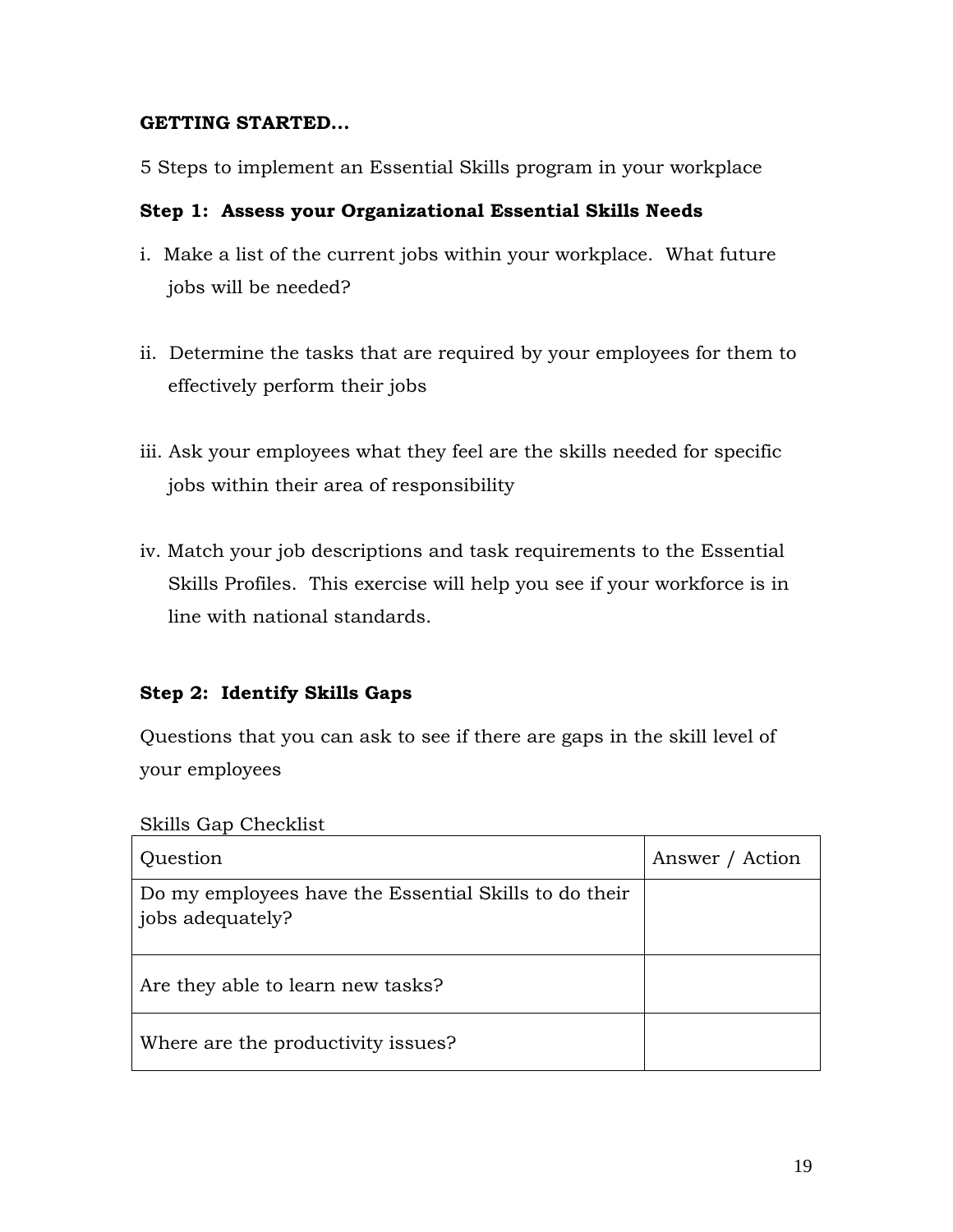<span id="page-19-0"></span>

| What Essential Skill(s) are required to do the job and |  |
|--------------------------------------------------------|--|
| which of the skills within the job set require         |  |
| improvement?                                           |  |

# **Step 3: Implement a Plan of Action**

- i. Determine training needs and desired outcomes for your workforce based on your identified skills gaps. What are your hard and soft outcome targets?
- ii. Determine organizational resources, budget and human resources capacity in order to start an Essential Skills Program
- iii. Select appropriate assessment tools. Identify resources available for training- job specific materials, method of delivery etc. Utilize your local Learning Network as a Broker for Essential Skills training in your workplace.
- iv. Market Essential Skills training to employees. Show employees that you have a vested interest in their professional and personal development.
- v. Build time into work schedules to accommodate employee training.
- vi. Develop measurable benchmarks for evaluations. How will you measure success?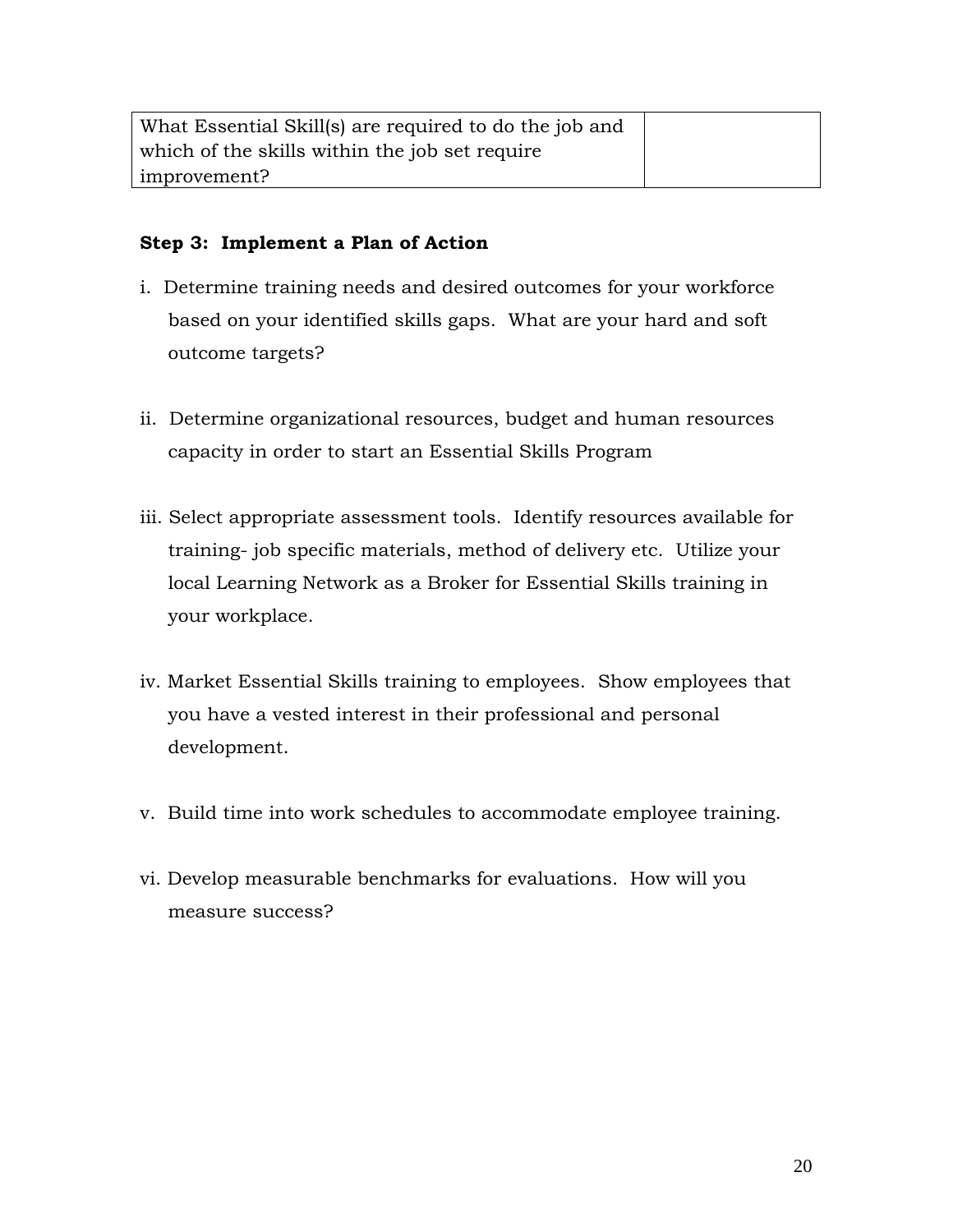## <span id="page-20-0"></span>**Step 4: Track Results (Individual/Organizational)**

i. Evaluate benefits and outcomes of training.

What are the measurable hard/soft outcomes for your business? For your employees? For example

- increased productivity
- improved safety records
- better communication
- improved morale

Collect employee feedback through survey and/or interviews.

Have they used the skills they've learned?

Was training effective?

Are there gaps not yet addressed by training?

Use the Return on Investment ROI worksheet to help you calculate your return on investment. ROI is one of the best ways to benchmark the effectiveness of an investment in training by providing you with tangible proof that investing in human capital development improves business performance, profitability, or national economic competitiveness.

#### **Return on Investment (ROI) Worksheet**

(Adapted from Canadian Council of Learning. Connecting the Dots…Linking Training Investment to Business Outcomes and the Economy.)

# **5 Stages of Evaluation**

Stage 1: Reaction

Did participants like the training?

Stage 2: Learning

Did they learn and what did they learn?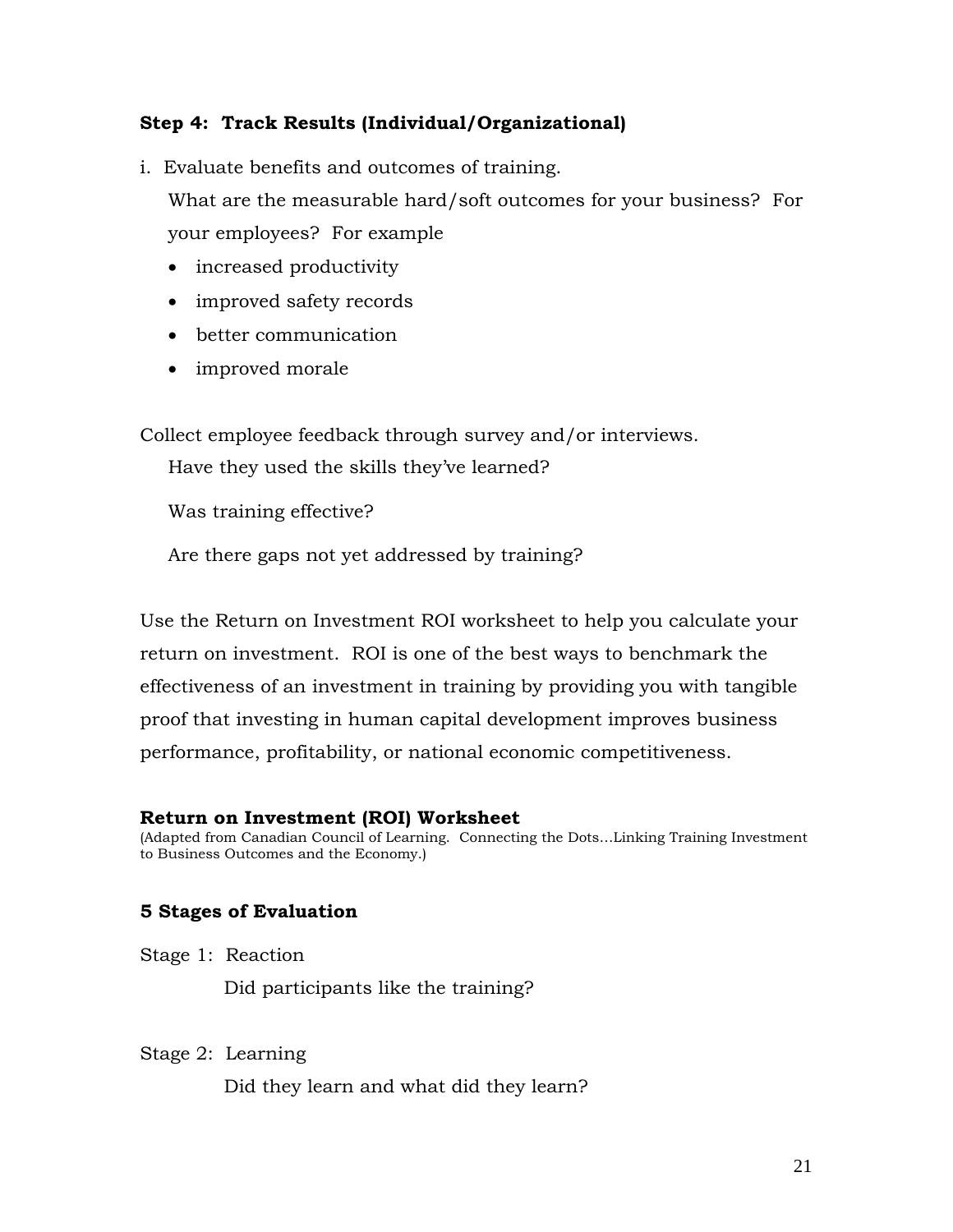Stage 3: Behaviour

Did participants' behaviour change as a result of the training program?

Stage 4: Results

Did the training have positive business measures such as increase in sales, reduced defects, cost control and time savings or intangible results?

#### **Return on Investment Formula**

| <b>ROI</b> | Total Program Benefits - Total Program Costs $_{\text{Y}}$<br>Program Costs | 100%    |
|------------|-----------------------------------------------------------------------------|---------|
|            | -OR-                                                                        |         |
| <b>ROI</b> | Net Program Benefits<br>Program costs                                       | $100\%$ |

#### **Sample:**

A sales training program was delivered to 34 sales associates resulting in an increase in sales. This led to an increase in profit of \$120,000 per year for the organization. The cost of the sales program was \$90,000.

The ROI of the program is:

| <b>ROI</b> | $$120,000 - $90,000$<br>\$90,000 | X | 100% |
|------------|----------------------------------|---|------|
|            | \$30,000<br>\$90,000             | X | 100% |
|            | 33%                              |   |      |

Therefore, for every dollar spent on training, it was returned along with an additional \$0.33 left over as profit.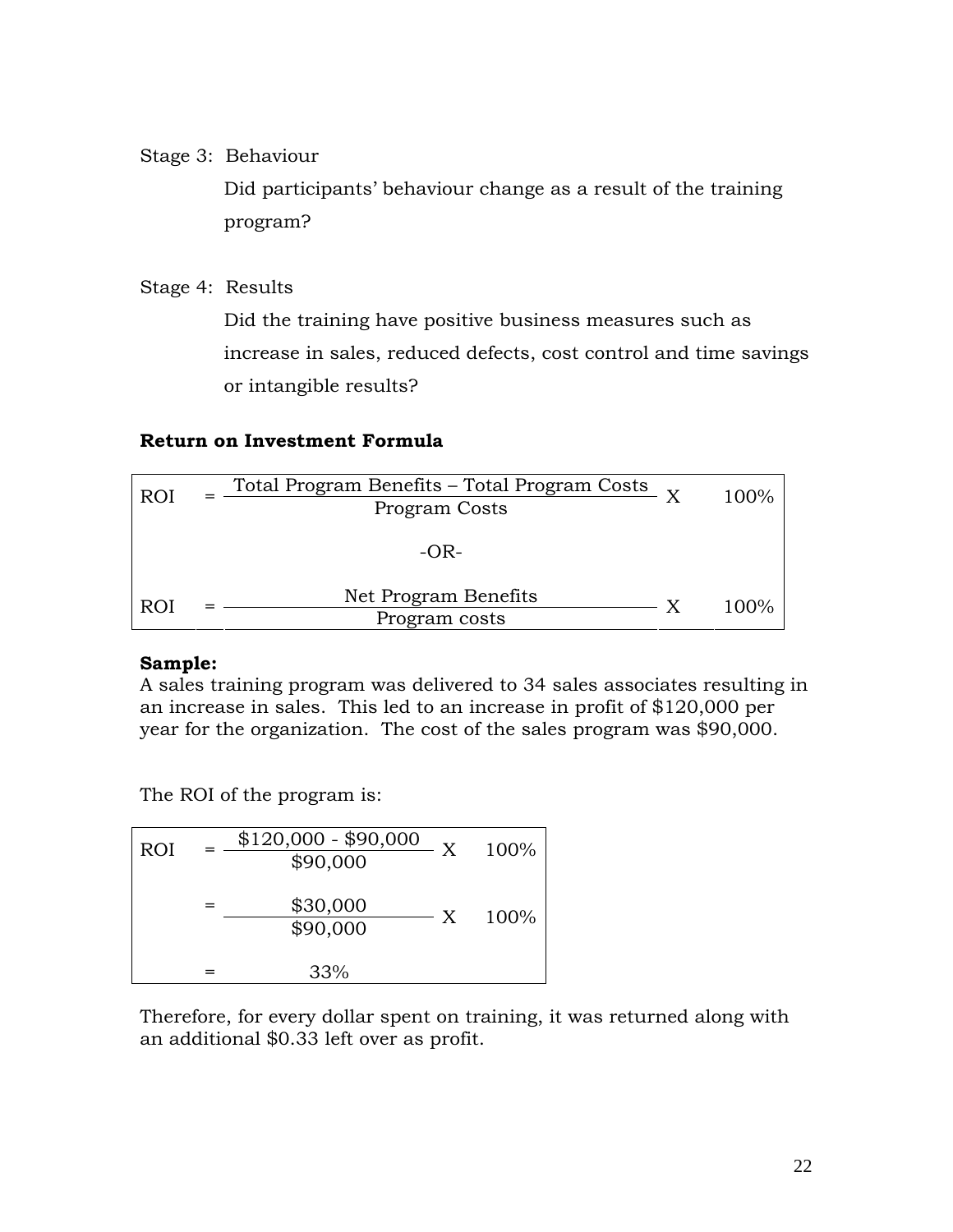# <span id="page-22-0"></span>**Intangible Measures**

It is important to note that some outcomes cannot be quantified and converted to monetary values. These outcomes can include

- customer satisfaction
- a less stressful work environment
- employee satisfaction

#### **Step 5: Evaluate and Follow-up**

Implement strategies for continuous monitoring and evaluation of employee skill levels and effectiveness of training initiatives.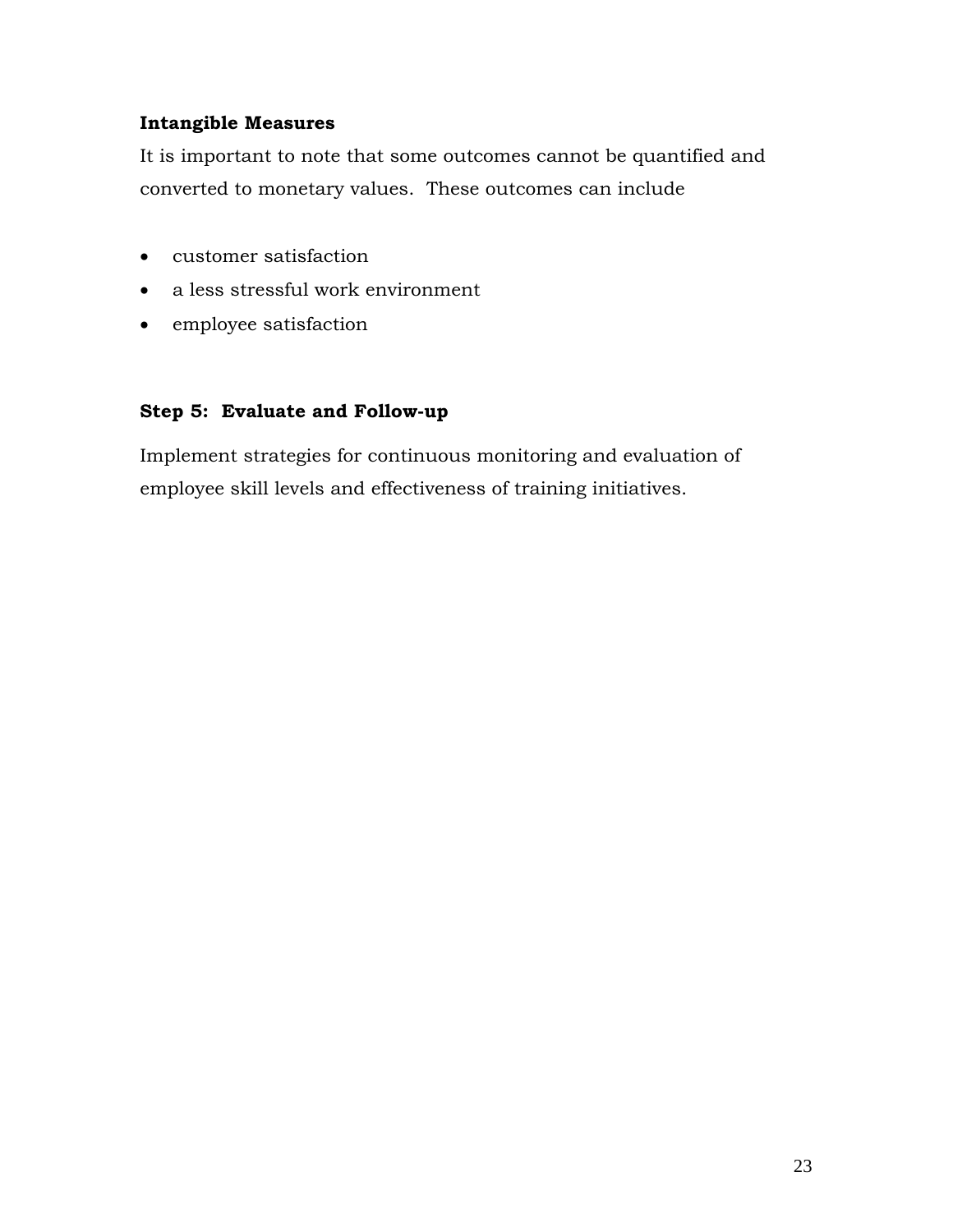## <span id="page-23-0"></span>**Toolbox**

Additional information that may be of use to you as you invest in Essential Skills.

#### **A. Essential Skills in the Workplace**

Essential Skills: Linking Employee Skills to Your Bottom Line. A Guide for Employers in Hamilton. Hamilton Training Advisory Board, March 2008.

This resource also applies to organizations outside of Hamilton.

Essential Skills, Human Resources and Social Development Canada Use this site to search approximately 250 profiles that describe how Essential Skills are used in the workplace. Also, use the Essential Skills Toolkit, containing a series of tools and resources to help employers, practitioners and learners assess and/or improve Essential Skills. http://srv108.services.gc.ca/english/general/home\_e.shtml

Essential Skills and Workplace Literacy Initiative A series of tools developed in order to facilitate the identification of Essential Skills needed by employees in the workplace. www.ic.gc.ca/epic/site/cts-scf.nsf/en/sl00033e.html

ABC Canada Learn about Workplace Literacy www.abc-canada.org/en/workplace\_literacy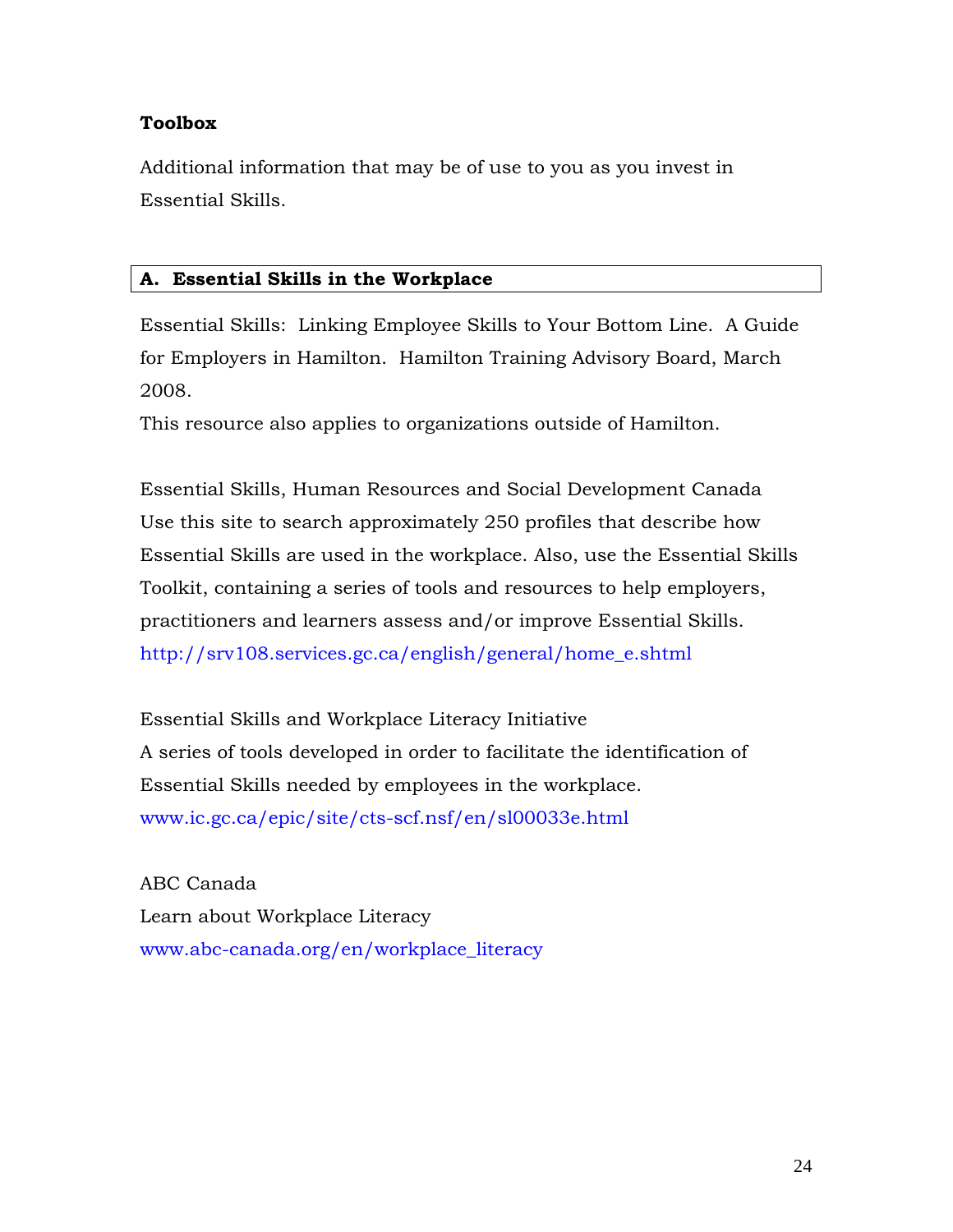<span id="page-24-0"></span>Test of Workplace Essential Skills, TOWES

An effective testing and training that uses workplace documents to accurately measure the three essential skills that are needed for safe and productive employment: Reading Text, Document Use and Numeracy. www.towes.ca/home.aspx

#### Workplace Literacy Central

A free online resource with information, tools and advice for Canadian organizations and employers who want to raise literacy and basic skill levels in the workplace.

www.conferenceboard.ca/workplaceliteracy/default.asp

Canadian Council on Learning Connecting the Dots…Linking Training Investment to Business Outcomes and the Economy, Allan Bailey. April 2007. This report provides a strong case for training for the betterment of businesses and the national economy. www.ccl-cca.ca/NR/rdonlyres/F6226BEA-0502-4A2D-A2E0- 6A7C450C5212/0/connecting\_dots\_EN.pdf

#### **B. Human Resources for Employers**

#### HR for Employers

A comprehensive website covering various HR topics including: hiring employees, departing employees, keeping employees, training and managing employees, payroll/benefits, HR Planning and Health & Safety. www.hrmanagement.gc.ca/gol/hrmanagement/site.nsf/en/index.html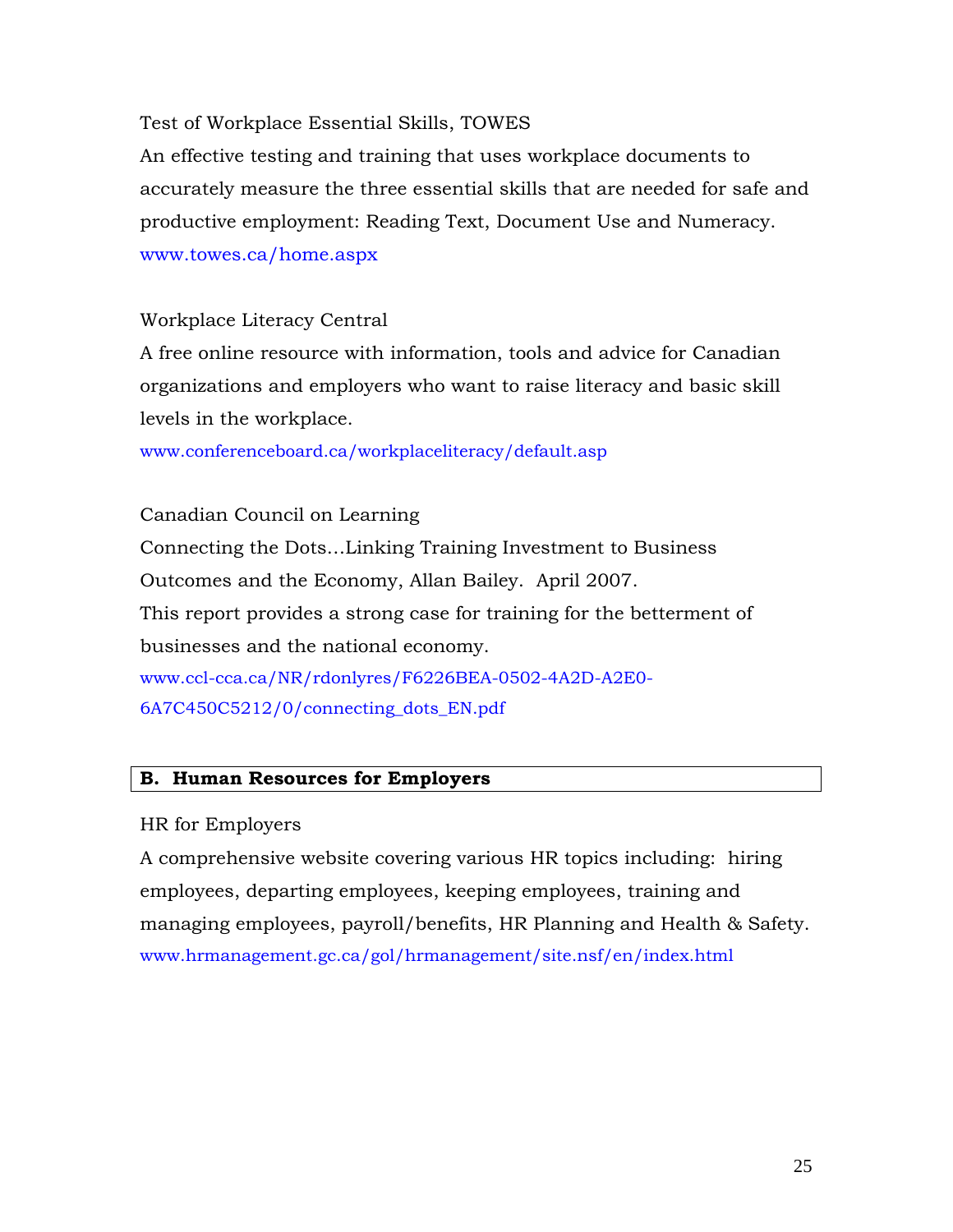National Occupation Classification

The authoritative resource on occupational information in Canada. It is used daily by thousands of people to understand the jobs found throughout Canada's labour market.

[www5.hrsdc.gc.ca/NOC-CNP/app/index.aspx?lc=e](http://www5.hrsdc.gc.ca/NOC-CNP/app/index.aspx?lc=e) 

Strengthening your Workforce: A Guide to Human Resources Fundamentals

This guide explores topics such as workforce planning, recruitment & selection, retention, mentoring, and diversity management. Though the guide is directed to Hamilton employers, its application is broad based for all employers. Hamilton Training Advisory Board, July 2008

# Employment Ontario

A good resource to help employers

- hire employees
- forecast labour market supply
- learn about programs that pertain to training, apprenticeship, downsizing and layoffs

www.edu.gov.on.ca/eng/tcu/employmentontario/employers/

# Skills Upgrading for Laid Off Workers

This video was produced to increase awareness of the role that adult learning programs can play in labour adjustment situations. Along with stories of displaced workers, the potential for success within an upgrading program, and partnerships between Literacy and Basic Skills programs and Action Centres is explored.

www.youtube.com/watch?v=7zGeIGiESy0